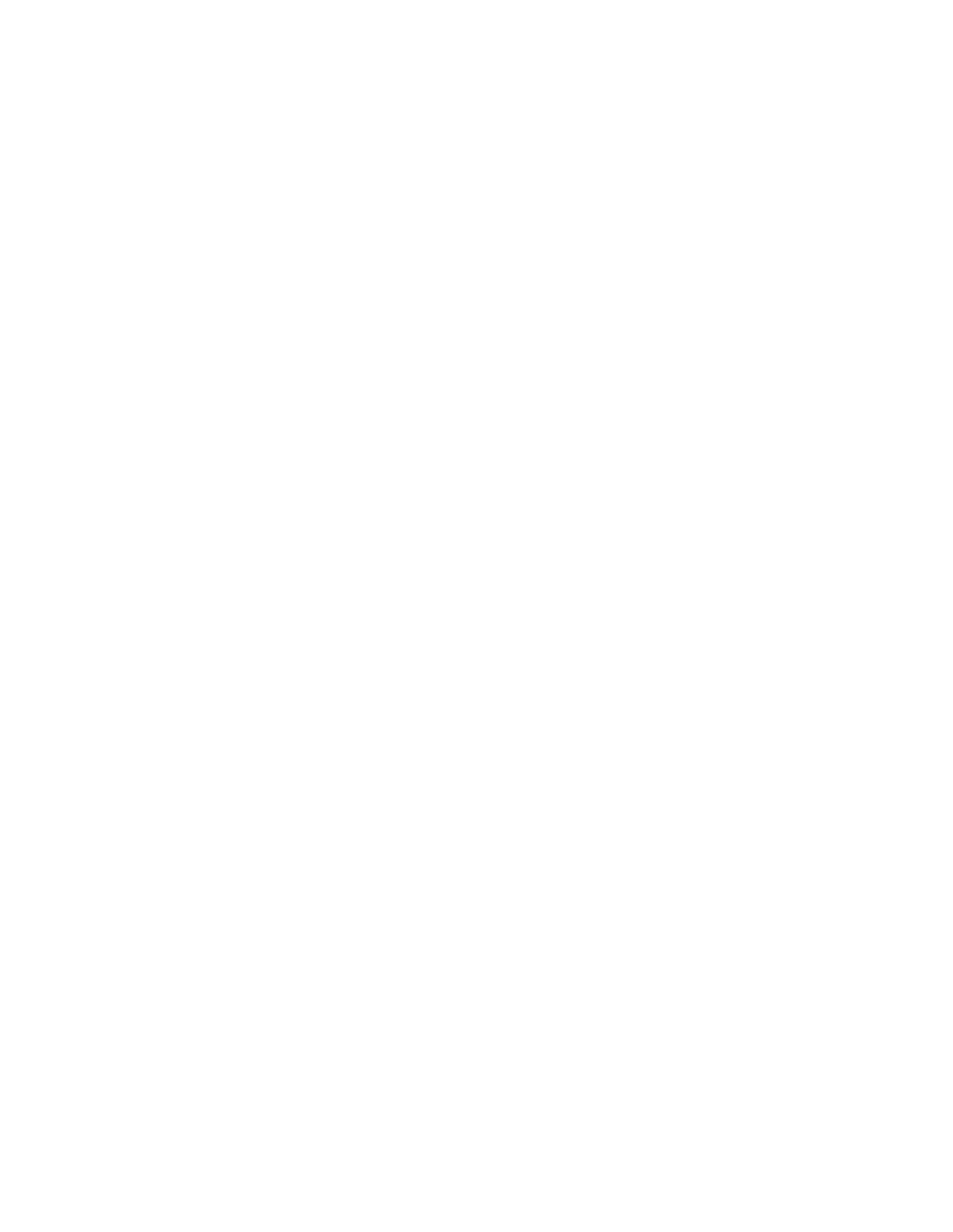# Taking Animals Seriously: Shabkar's Narrative Argument for Vegetarianism and the Ethical Treatment of Animals

Rachel H. Pang<sup>1</sup>

# **Abstract**

Shabkar Tsokdruk Rangdrol's (1781-1851) collected works present one of the most sustained treatments of vegetarianism and animal ethics in Tibetan literature. His arguments for vegetarianism adopt two main formats: philosophical prose and narrative. In this essay, I analyze Shabkar's implicit argument for vegetarianism and the ethical treatment of animals in the narrative passages of his autobiography that describe his interactions with animals. By including animals as significant interlocutors in his autobiography, Shabkar reframes the relationship between animals and humans to be less anthropocentric and more based on the ideal of impartiality (*phyogs ris med pa*). In turn, this serves as an implicit narrative argument for the adoption of a vegetarian diet. This mode of argumentation

<sup>&</sup>lt;sup>1</sup> Religious Studies Department, Davidson College. Email: rhpang@davidson.edu.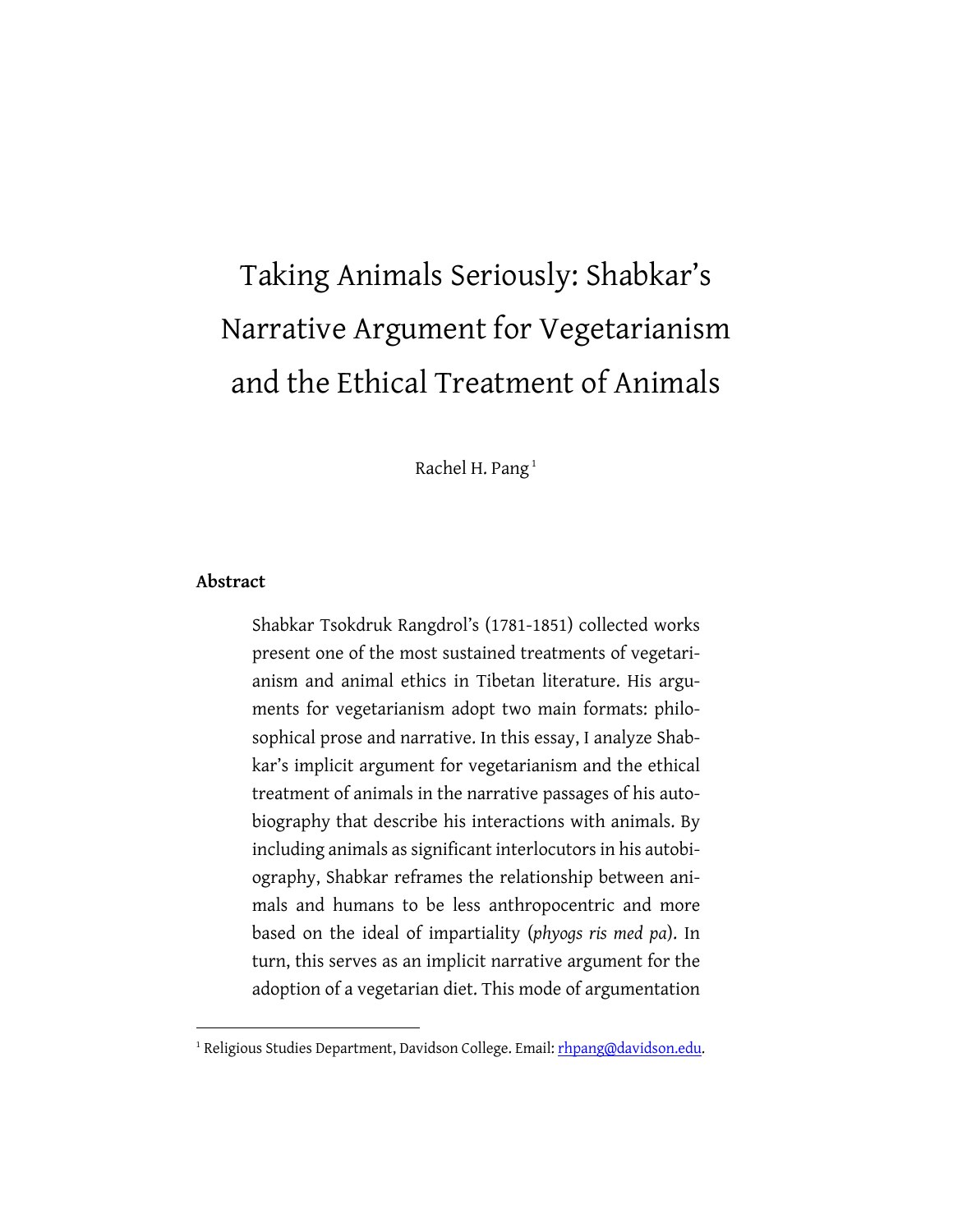differs from the majority of arguments for vegetarianism in Tibetan Buddhist literature which tend to be more philosophical in nature. Shabkar's narrative mode of argument is an example of the "act of social imagination" first identified by Charles Hallisey and Anne Hansen in South and Southeast Asian Buddhist narratives. These types of narratives cultivate an ethical ideal in an audience by prompting the audience into an "act of social imagination" that in turn forms the foundation for moral agency.

## **Introduction**

Shabkar Tsokdruk Rangdrol's (1781-1851) collected works present one of the most sustained treatments of vegetarianism and animal ethics in Tibetan literature. In addition to many short passages throughout his autobiography and songs that discuss animal ethics, Shabkar also devoted entire works or large sections of longer works to the topic. Examples include *Nectar of Immortality (legs bshad bdud rtsi'i chu rgyun)*, *Wondrous Emanated Scripture* (*rmad byung sprul pa'i glegs bam*), *Emanated Scripture of Compassion* (*snying rje sprul pa'i glegs bam*), *Dharma Discourse: the Beneficial Sun* (*chos bshad gzhan phan nyi ma*), and large sections of *Amazing Emanated Scripture* (*ya mtshan sprul pa'i glegs bam*).<sup>2</sup> These latter texts alone make up some 220 folio pages devoted to the topics of vegetarianism and animal ethics. In addition to these works, Shabkar's autobiography and *Collected Songs* also *contain* many passages that argue for vegetarianism or advocate for the ethical treatment of animals.

<sup>2</sup> *Nectar of Immortality* (*legs bshad bdud rtsi'i chu rgyun*) and *Wondrous Emanated Scripture* (*rmad byung sprul pa'i glegs bam*) are available in English translation in Shabkar's *Food of Bodhisattvas: Buddhist Teachings on Abstaining from Meat* (Padmakara 2008).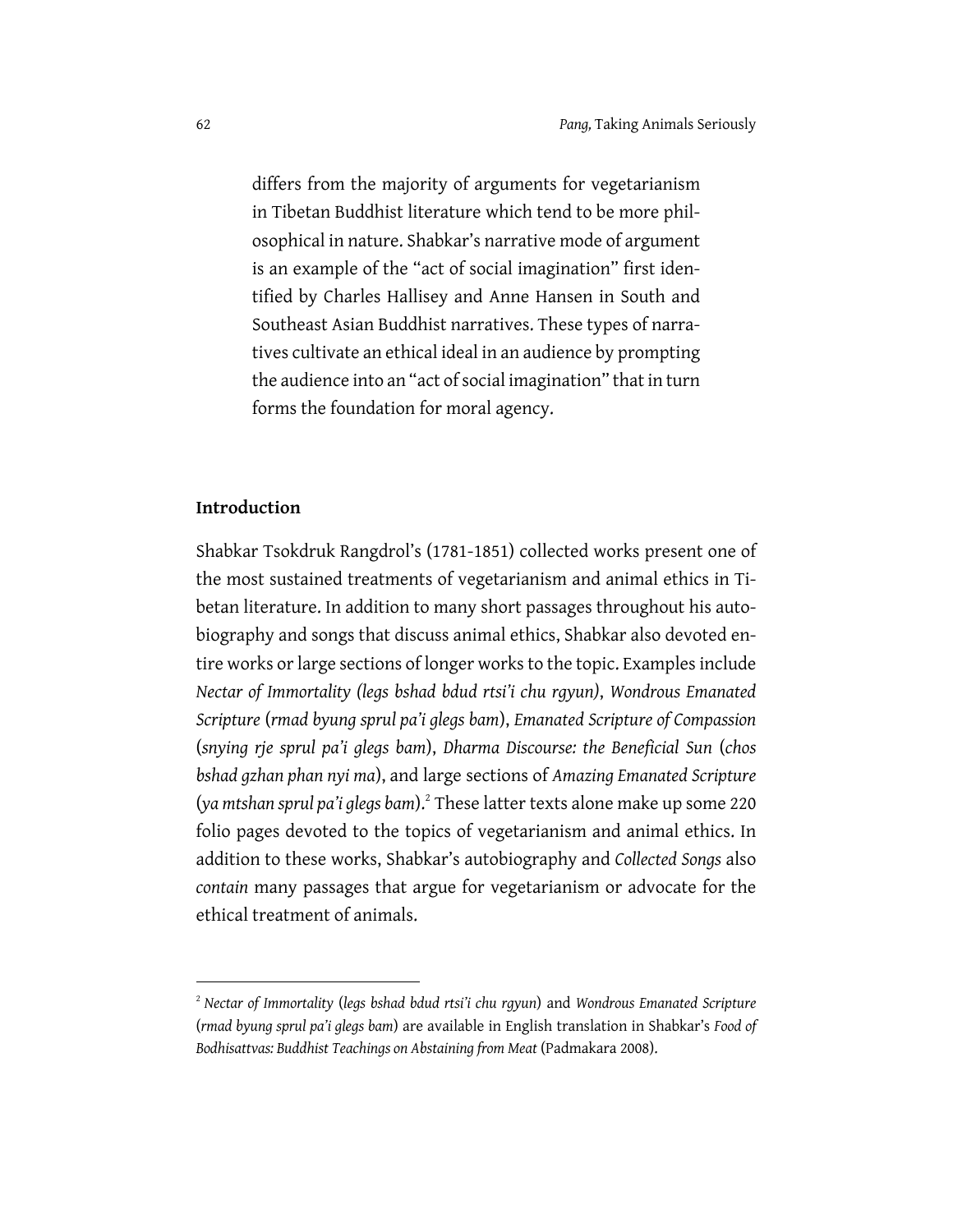In the context of Theravāda Buddhism, Ledi Sayadaw, one of the founders of the modern form of *vipassana* mediation, remarked that the Dharma is taught in two ways: "formulas suitable for memorizing over long periods of time, and instruction imparted directly and specifically to *individuals*" (Hallisey and Hansen 311). The former corresponds to what we might call abstract philosophical doctrine and the latter to doctrine conveyed in narrative form. Although Shabkar's spiritual orientation was more Mahāyāna and Vajrayāna than Theravāda, his arguments for vegetarianism adopt the two formats described by Sayadaw: philosophical prose and narrative. Generally, Shabkar's longer works about vegetarianism tend to adopt the format of philosophical prose and the sections of his autobiography that discuss vegetarianism tend to adopt a narrative format.

In this essay, I analyze the many narrative passages in Shabkar's autobiography that describe his interactions with animals. I argue that by including animals as significant interlocutors in his autobiography, Shabkar reframes the relationship between animals and humans to be less anthropocentric and more based on the ideal of impartiality (*phyogs ris med pa*). In turn, this serves as an implicit narrative argument for the adoption of a vegetarian diet. This mode of argumentation differs from the majority of arguments for vegetarianism in Tibetan Buddhist literature, which tend to be more philosophical in nature. Furthermore, examining Shabkar's use of narrative through the lens of Charles Hallisey's and Anne Hansen's study of Southeast and South Asian Buddhist narratives also gives us insight into how narratives can cultivate an ethical ideal in an audience by prompting the audience into an "act of social imagination" that in turn forms the foundation for moral agency.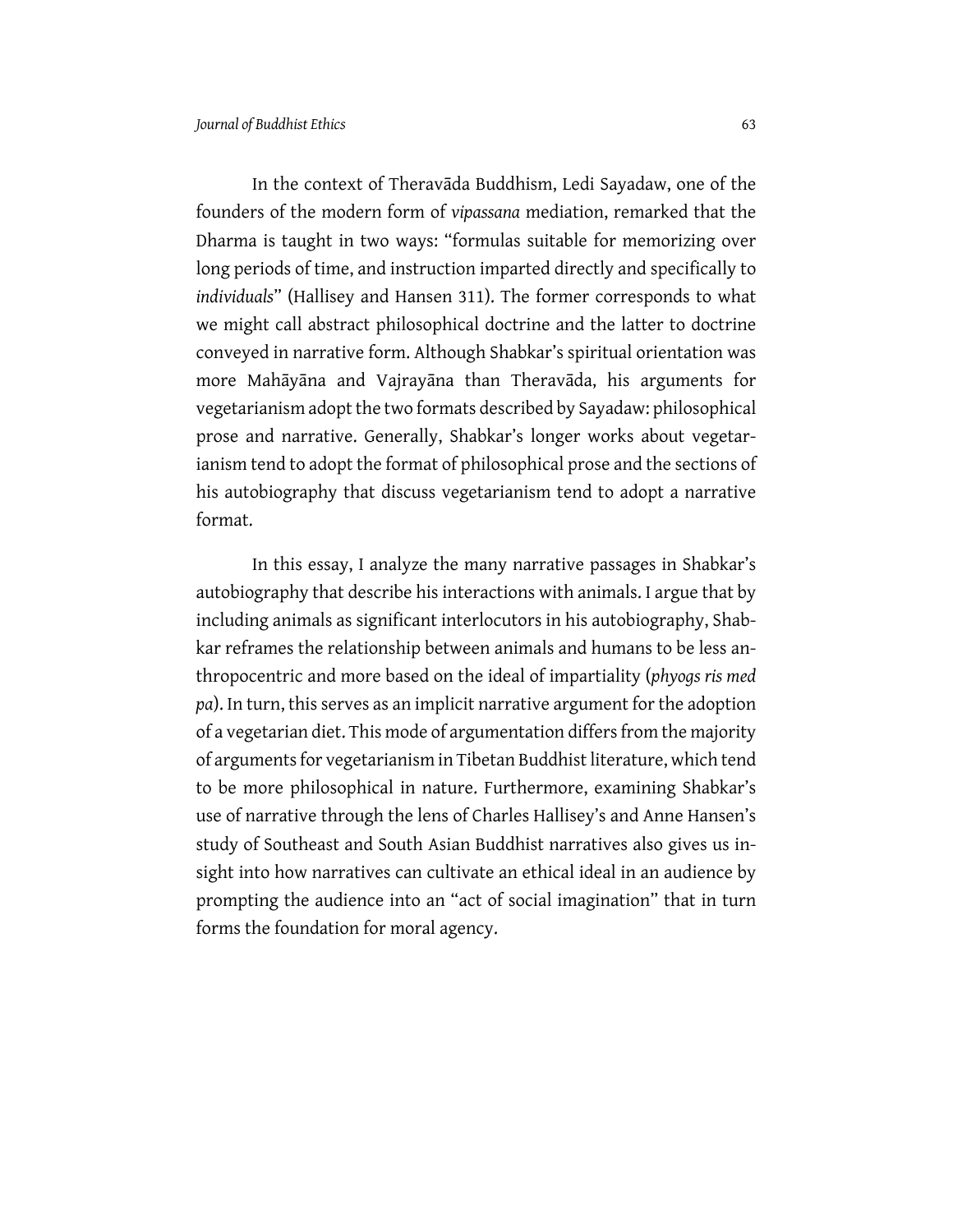#### **A Brief History of Vegetarianism in Tibet**

For much of Tibetan history, vegetarianism was the diet of a small minority within Tibet's Buddhist monastic elite, tracing its roots to the twelfth century.<sup>3</sup> Beginning in the thirteenth century, Tibetan Buddhist monastics began to develop a sophisticated scholarly literature that debated whether the consumption of meat should be permitted in their communities (Barstow *Food* 33-34). The tradition of monastic vegetarianism continued to be a relevant issue from the sixteenth through the eighteenth centuries. However, the discussion remained largely confined to the concerns of monastics, focusing on specialized debates such as the compatibility of the consumption of meat with the Three Vows.<sup>4</sup> This literature also tended to be legalistic and philosophic in style.

The eighteenth century marked a turning point in the history of vegetarian thought in Tibet with the works of the Nyingma luminary Jigmé Lingpa (1730-1798). Not only is there evidence that he promoted a vegetarian diet to a wider audience, but within his writings on vegetarianism, there was a marked shift from the legalistic or philosophic tone of previous authors to one that "emphasizes the vivid suffering animals undergo, seemingly trying to create an emotional, empathetic response in his readers" (36). Lingpa served as spiritual predecessor to some of the most important advocates for vegetarianism in nineteenth century Tibet such as Jigmé Gyelwé Nyügu (1765-1843), Patrul Rinpoche (1808-1887), and Shabkar Tsokdruk Rangdrol. Like Jigmé Lingpa, Nyügu and Shabkar

<sup>&</sup>lt;sup>3</sup> Geoffrey Barstow observes that beginning in the twelfth century, there is textual evidence of Tibetan Buddhist communities discussing the topic of abstaining from the consumption of meat, but there is no evidence that a vegetarian diet was normative (*Food*  31-33).

<sup>4</sup> The "three vows" are the vows of individual liberation, the bodhisattva vows, and the Vajrayāna vows. Geoffrey Barstow discusses the three vows in relation to the consumption of meat in detail in *Food of Sinful Demons* (33-34, 83-85).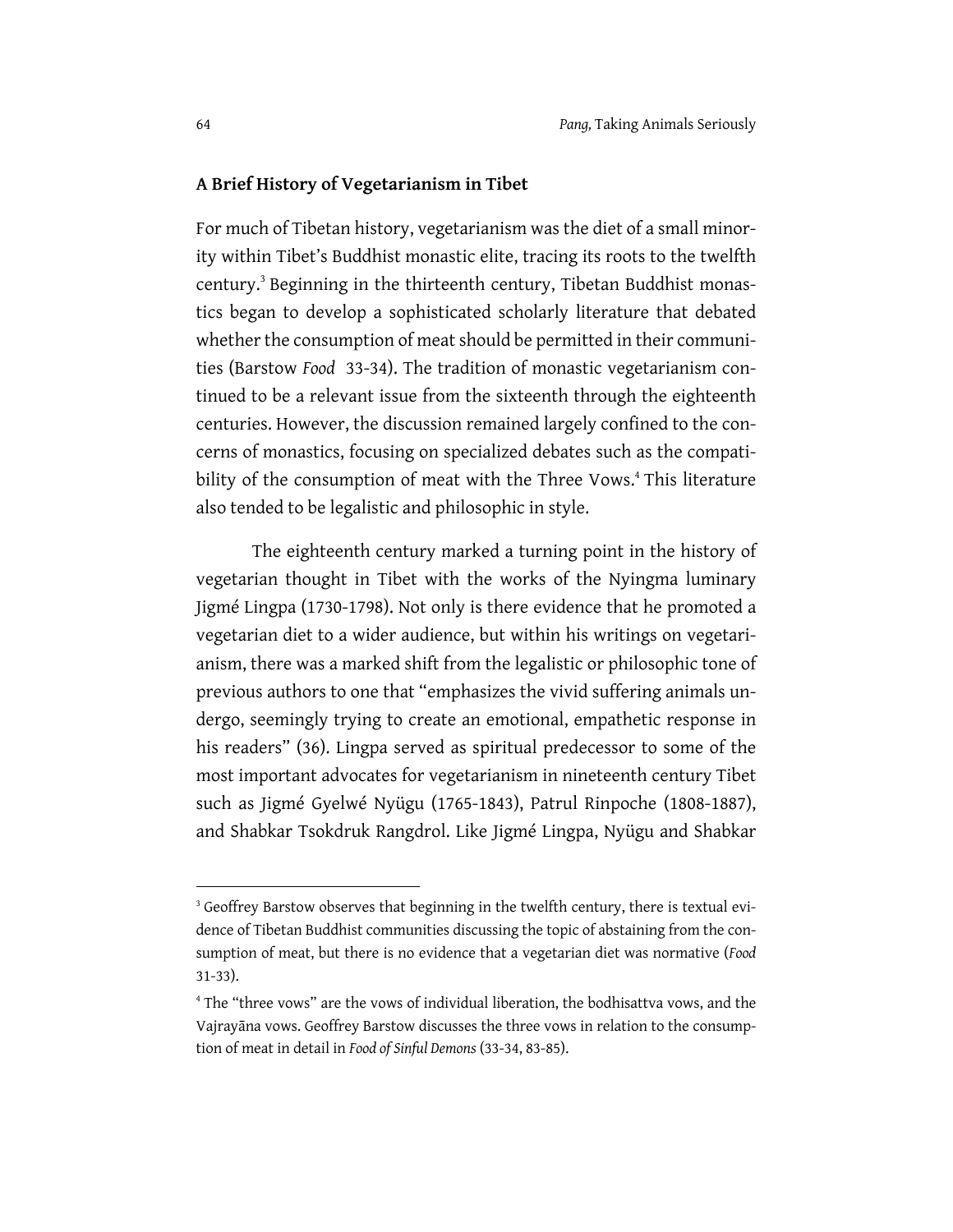both used affective techniques to generate compassion for animals in order to encourage their audiences not to kill animals or eat meat.

Shabkar dedicated his entire life to advocating for the welfare of animals and urging humans to abstain from consuming meat. Throughout these works, Shabkar presents a variety of arguments for vegetarianism. Most of these arguments fall into two main categories that have roots in pre-existent Tibetan and Indian Buddhist canonical literature on the ethics of eating meat. The first argument is that eating meat prevents Mahāyāna Buddhist practitioners from cultivating genuine compassion.<sup>5</sup> Echoing countless Mahāyāna scriptures and treatises before him, Shabkar remarks: "The state of omniscience arises from bodhicitta, which arises from compassion as its root."<sup>6</sup> According to this line of thinking, if a Mahāyāna Buddhist practitioner does not generate compassion, then it is not possible for the practitioner to develop the mind of awakening (Skt. *Bodhicitta*). In turn, without *bodhicitta*, it is not possible to attain enlightenment. Following in the footsteps of many of his spiritual predecessors, Shabkar holds that "the greatest hindrance to generating great compassion in one's mind is craving meat."<sup>7</sup> This is because eating meat involves the act of killing. Because other sentient beings are believed to have been one's parents in a previous life, killing them represents a grossly uncompassionate act. Shabkar makes regular reference to this argument throughout his works on vegetarianism.

<sup>5</sup> Shabkar's two main arguments for vegetarianism—based on the concepts of karma and compassion—are most succinctly captured in a sermon in his autobiography. Excerpts from these passages are translated in Geoffrey Barstow's *Faults of Meat*, 215. The original reference is Zhabs dkar, *snyigs dus* 2: 488.1-488.4.

<sup>6</sup> *Bodhicitta* (*byang chub kyi sems*) means "the mind of enlightenment" and describes the mental vow to attain enlightenment for the benefit of all beings. Cultivating it is a foundational practice in both Mahāyāna *sūtra* and tantric Buddhism. Zhabs dkar, *snyigs dus* 2: 488.1-488.4.

<sup>7</sup> Zhabs dkar, *snyigs dus* 2: 488.1-488.4.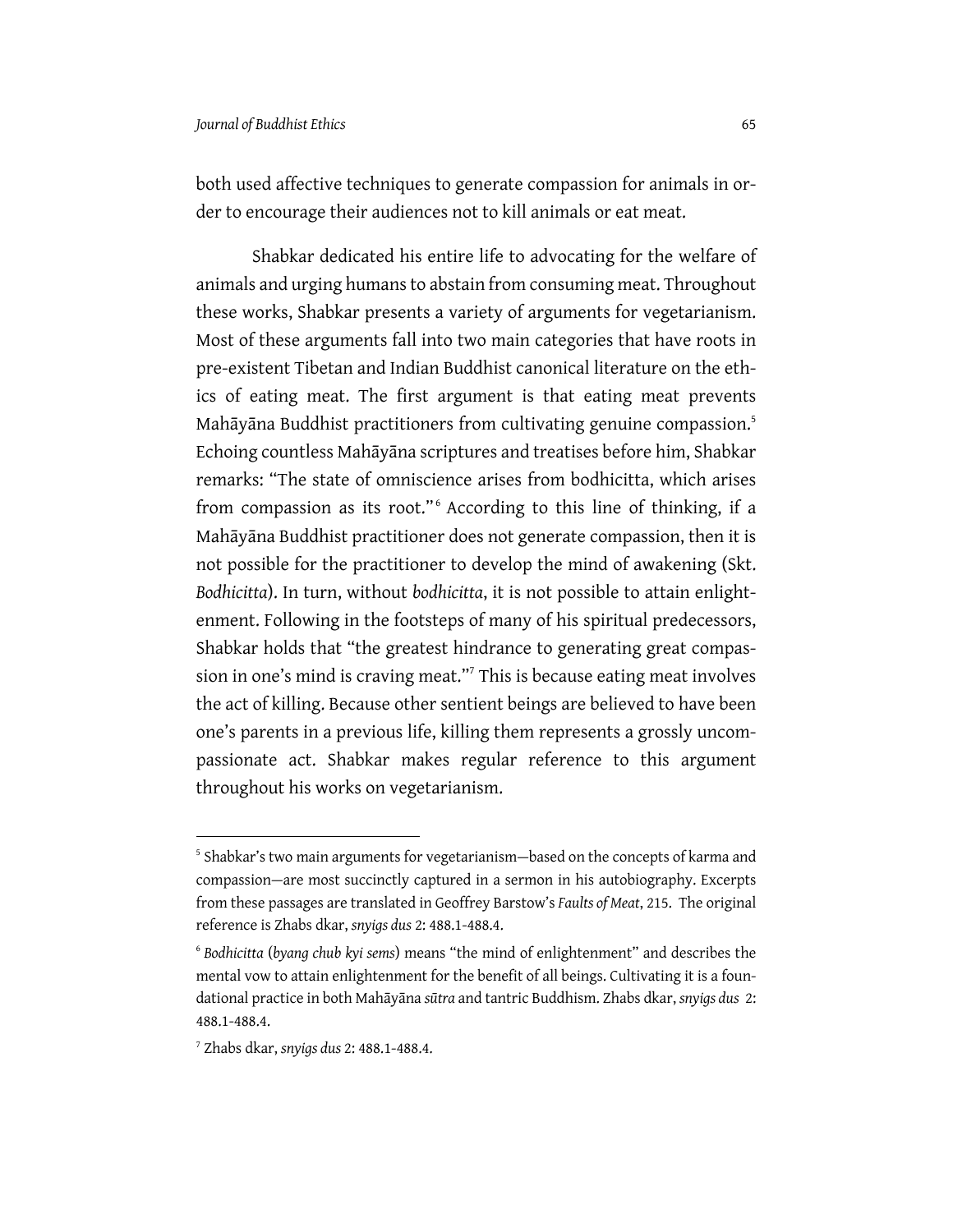Shabkar's second argument is that consuming meat produces negative karma that leads to rebirth in the hell realms. The karma argument has deep precedents in Indian and Tibetan Buddhist canonical literature that advocates for a vegetarian diet (Barstow *Food* 79). Although Shabkar refers to this argument in all his vegetarian works, he states it most succinctly in one of his sermons on vegetarianism in his autobiography. He states, "Generally speaking, [eating meat] causes rebirth in the lower realms. More specifically, taking life is the main cause for rebirth in the hells. The main reason why people take life is for meat."<sup>8</sup> Again, as he presents the "compassion argument" in multiple ways throughout his collected works, the same is true for his "hell argument."

Instead of focusing on Shabkar's explicit arguments for vegetarianism found throughout his collected works, in this paper I explore the implicit narrative argument for vegetarianism found in Shabkar's autobiography. I argue that the many passages devoted to describing his interactions with animals in his autobiography reframe the relationship between animals and humans to be based on the ideal of impartiality (*phyogs ris med pa*) and thus less anthropocentric. In turn, embedded within the narratives is an implicit narrative argument for the adoption of a vegetarian diet. This type of orientation is not new, but rather a revival of an orientation present in early Indian canonical literature as well as other Buddhist cultures such as Chinese Buddhism. What Shabkar is doing here, however, represents a significant innovation in the history of vegetarianism in Tibet.

#### **Animals and Tibetan Buddhist** *Namtar*

In its most literal rendering, the Tibetan word *namtar* (*rnam thar*) means "full liberation [story]" (Gyatso 6). The term is rendered into English in a

<sup>8</sup> Zhabs dkar, *snyigs dus* 2:488.1-488.4.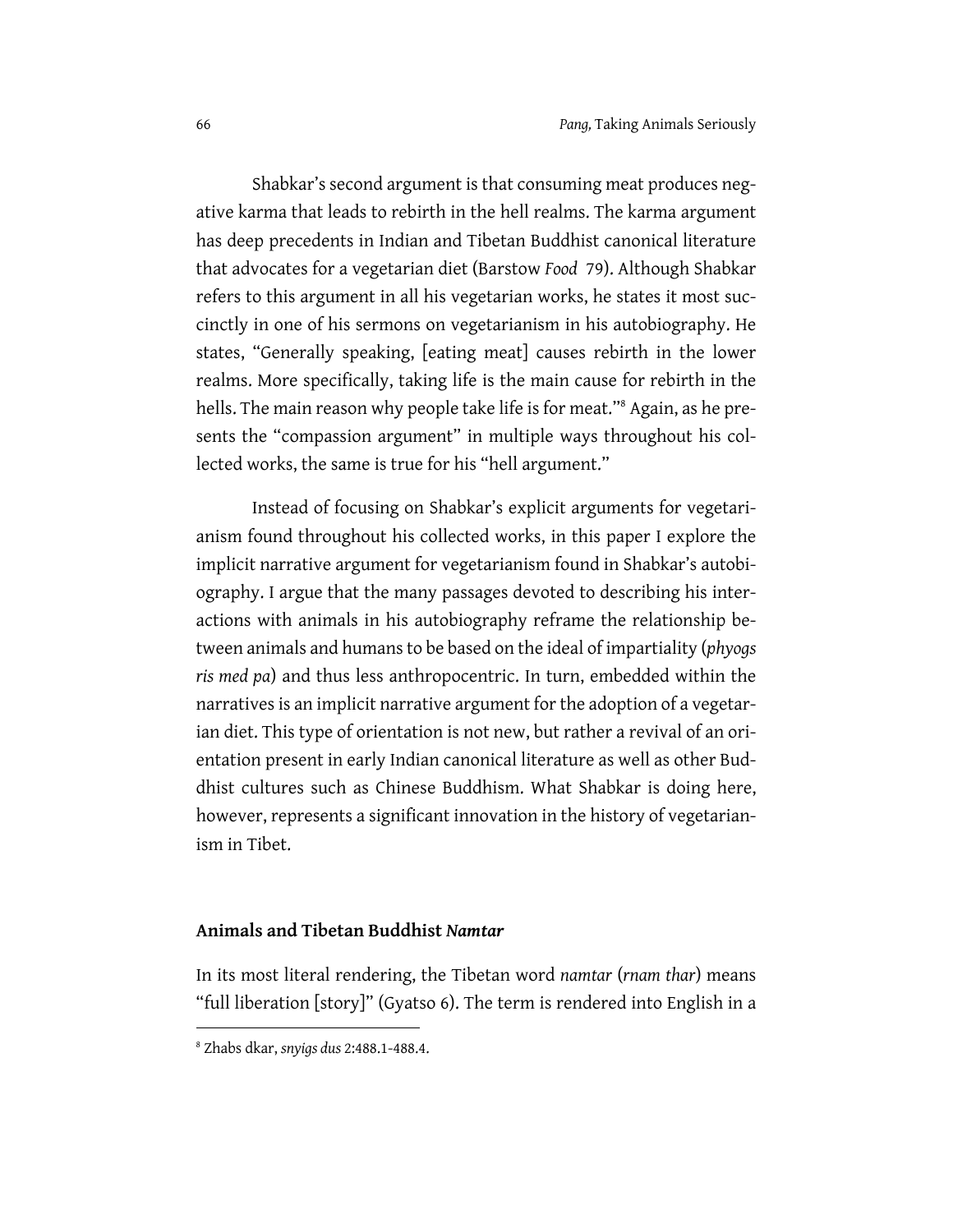variety of ways, including "life story," "hagiography," or, simply, "life."<sup>9</sup> According to the first Jamgön Kongtrül (1813-1899), "the term applies to any remarkable story that recounts how someone becomes completely freed from suffering and its causes, and thus is able to free another's mindstream from bondage" (3). In traditional contexts, the main purpose of Tibetan Buddhist stories of complete liberation is to generate faith in the audience and to provide a spiritual exemplum for its followers to emulate (Pang 387). Although the exact contents of Tibetan Buddhist life stories may differ from case to case, they are generally devoted to recounting the spiritual deeds of a protagonist such as their spiritual training or religious activities. These stories are often filled with both human and non-human interlocutors. Human interlocutors may be spiritual teachers, religious companions, or ordinary laypeople. Non-human interlocutors may include buddhas, bodhisattvas, *ḍākinīs*, local deities, and even demons.

Animals, on the other hand, while not unheard of, are not typical interlocutors in Tibetan Buddhist life stories. This is especially the case for lamas of high stature (Barstow *Buddhism* 79). For example, when we examine the autobiographies of Shabkar's most significant predecessors— Milarepa (1053-1135) and Kalden Gyatso (1607-1677)—descriptions of their interactions with animals are included in their collected songs but not in their *namtar* proper. In this respect, Shabkar's autobiography is highly atypical of the genre in that his autobiography is replete with accounts of his interactions with animals.<sup>10</sup> Shabkar's autobiography contains numerous detailed descriptions of his interactions with goats, sheep,

<sup>9</sup> For example, both Kurtis Schaeffer (2004) and Andrew Quintman (2010) translate the term as "Life" in the life stories of Orgyen Chökyi and Milarepa, respectively.

 $10$  The animals figure mostly in the parts of his autobiography that deal with when he is in mountain retreat. As he moves on, there is less about animals and more about his more traditional religious deeds.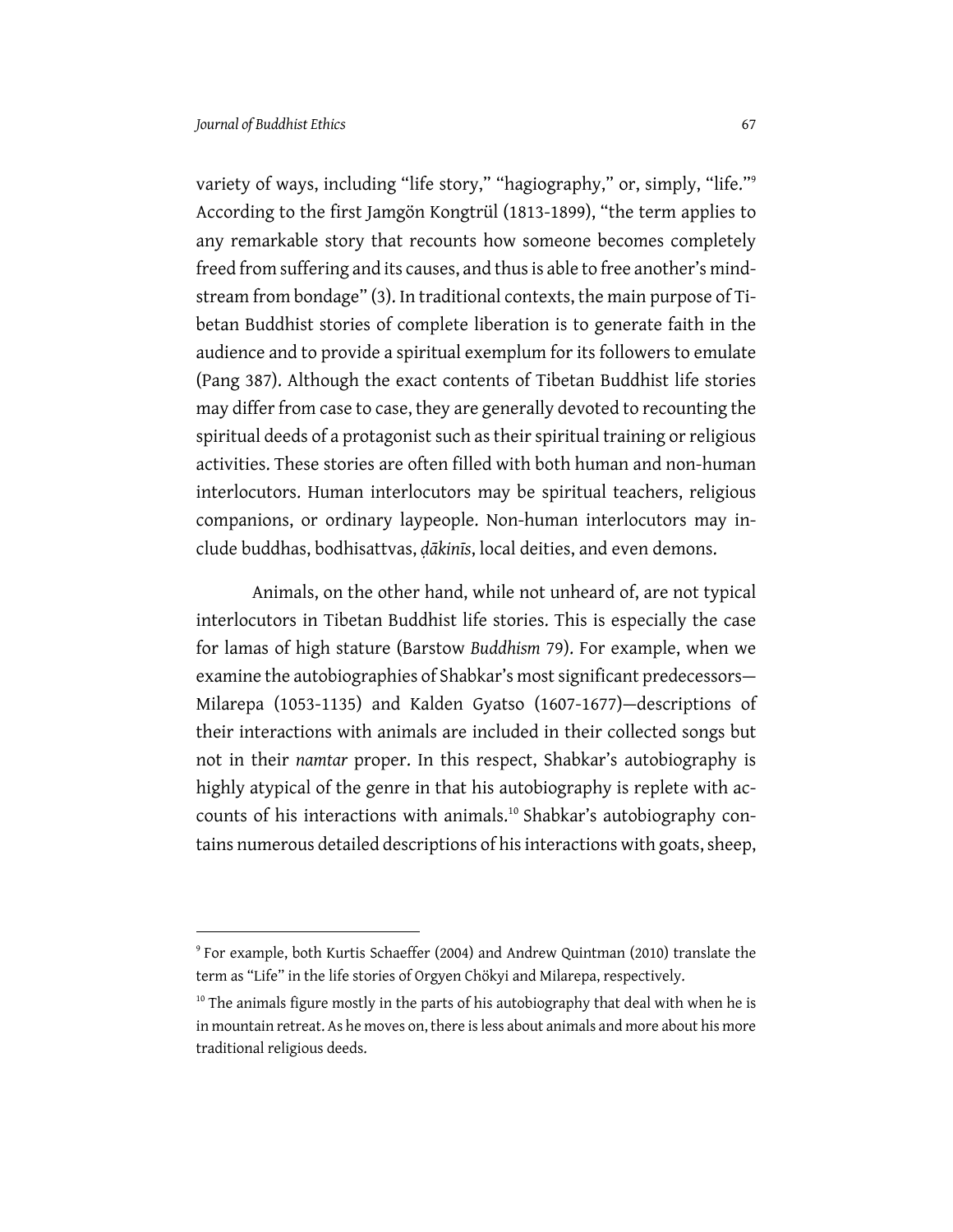wild horses, wild yaks, cuckoo birds, baby birds, bees, owls, ants, tadpoles, and so forth. He even describes having a conversation with a flower.

In the Tibetan Buddhist tradition, Janet Gyatso explains that "the authority of tradition and lineage, and the inspiration of the masters of the past, determine the value of virtually anything" (45). Moreover, the act of introducing something new in the form of an "invention" (*rang bzo*) was highly frowned upon and sometimes even punished (Dreyfus 45; Lopez 245). Because of the value placed on following tradition, Shabkar's decision to depart from tradition and include so many interactions with animals is especially noteworthy. I suggest that Shabkar's inclusion of extensive descriptions of his interactions with animals in his autobiography forms an implicit argument for vegetarianism that is the natural extension of the impartial ideal that he lived and advocated in his autobiography.

#### **Vegetarianism and the Impartial Ideal**

The words "impartial" and "unbiased" are translations of the Tibetan term *phyogs ris med pa* and its variants. In contemporary times, this set of terms is most often rendered phonetically into English as Rimé in the context of the non-sectarian movement in nineteenth-century Eastern Tibet.<sup>11</sup> In Tibetan Buddhist canonical literature, however, Marc-Henri Deroche explains that the term and its variants "(1) do not deal with the level of religious tolerance; (2) render a variety of Sanskrit terms; (3) apply

 $11$  The non-sectarian "movement" first came to the attention of Euro-American scholarship with Gene Smith's article, "'Jam mgon Kong sprul and the Nonsectarian Movement" first published in 1969 and 1970. Since Smith's groundbreaking contribution, contemporary scholars continue to affirm the importance of this historical moment while problematizing the characterization of Jamgön Kongtrül and his collaborators as a "movement" (Gardner 348).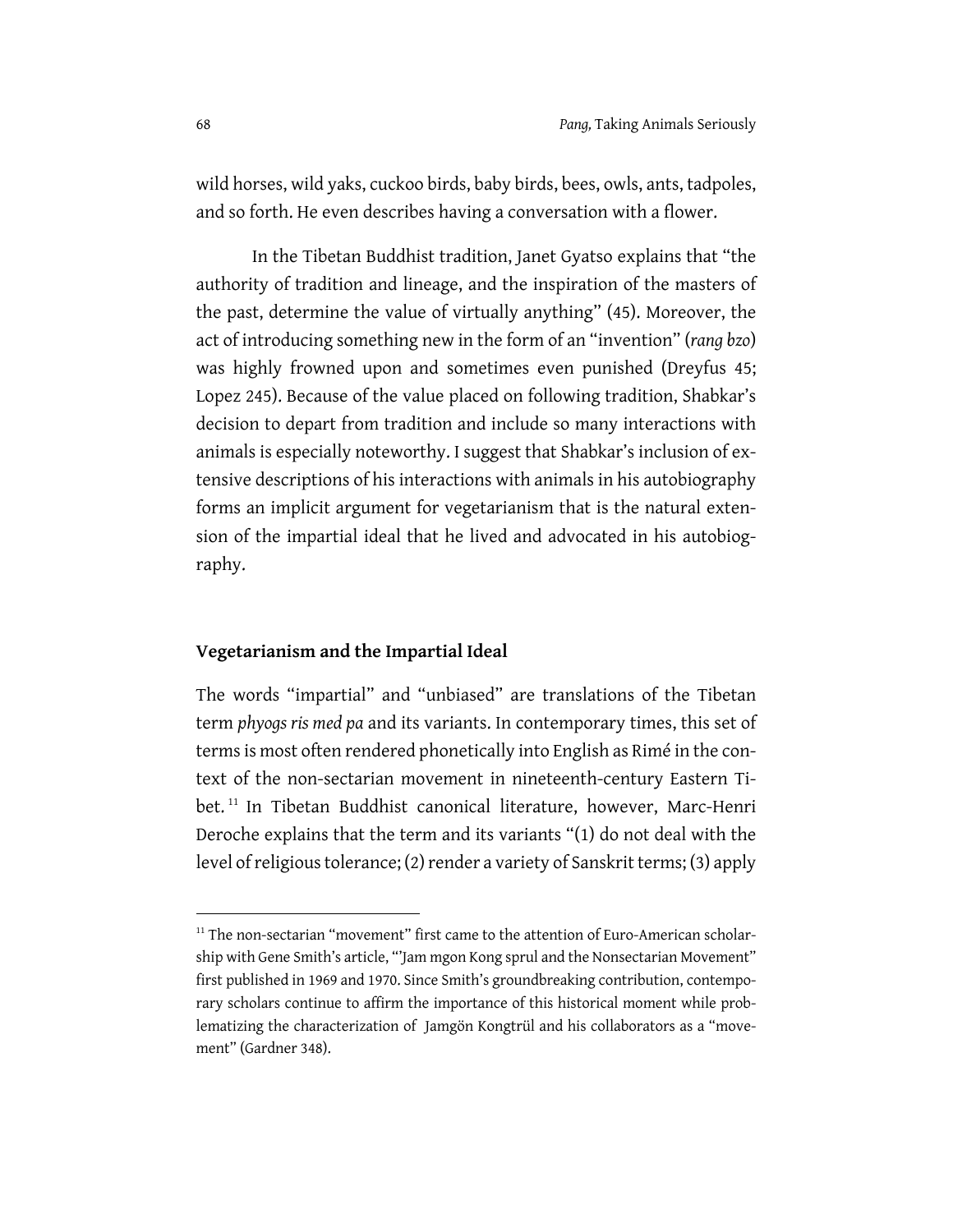as epithets to different soteriological ideas; (4) and through the negation of bias express[es] non-dual, transcendental or "universal" perspectives" (143). Thus, in Tibetan Buddhist literature, the term is most often tied to the soteriological context of the different aspects of the Buddhist path. The portrayal of this concept in Shabkar's *Collected Works* corroborates with Deroche's thesis. In Shabkar's *Collected Works*, the word and its variants have a large semantic range; it is used in contexts describing physical location, spiritual training, the ideal form of compassion, and the mind's natural condition (Pang 435-6).

Shabkar's concept of impartiality stems from his experience of the awakened mind which encompasses all phenomena, including sects and other beings. In the song of "definitive meaning" (*nges don*) that follows, Shabkar describes the enlightenment experience. This song belongs to the genre of "songs of spiritual realization" (*mgur*) that is composed and performed extemporaneously. Such songs are believed by Tibetan Buddhists to convey the enlightened experience of Buddhist masters in an unmediated way. The following is an excerpt from the song:

Vast like the sky, and profound like the ocean—

Bright like the sun and clear like crystal—

free from concepts—like grasping at the reality of the atmosphere—

the mind itself [is] free from extremes, it is the dharma expanse.

Not falling into the extreme of eternalism, nothing whatsoever is established;

Not falling into the extreme of nihilism, it manifests as clarity;

Not unitary, the multitude of phenomena arise;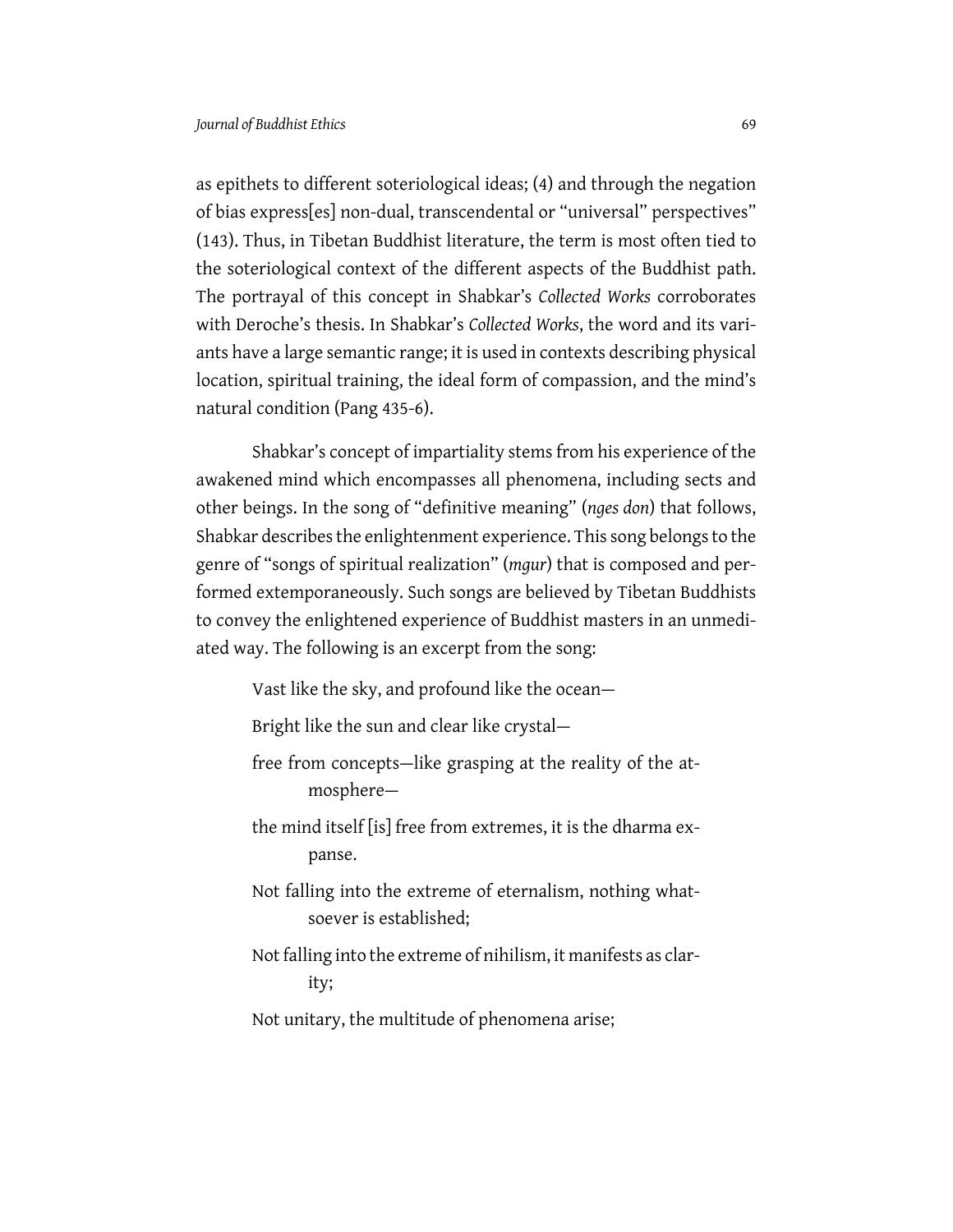Not many, it abides as one taste with the manifest mind. (Zhabs dkar *bya btang* 5:62-5)

In this song, Shabkar describes the enlightened state as "the mind itself free from extremes." The "extremes" he cites are dualistic concepts such as eternalism and nihilism, one and many, or good and bad. Individuals who have experienced this spiritual awakening are impartial towards all that they encounter. For such individuals all divisions that exist in the human realm such as "species," "sect," and so forth are human-fabricated and thus, arbitrary. Indeed, we see this in the way that Shabkar portrays his behavior in his autobiography. The Tibetan Buddhist autobiography, or *namtar*, is supposed to depict the ideal Tibetan Buddhist life lived and provides a model for posterity to emulate. Shabkar describes himself as being impartial in the attention he pays to people from all walks of life. For example, he interacts with kings, beggars, men, women, Buddhists, non-Buddhists, Tibetans, and non-Tibetans with the same kindness and open attitude.

#### **Taking Animals Seriously**

One group of interlocutors that figures prominently in the first half of Shabkar's autobiography is that of animals. Shabkar describes his many interactions with animals in extended narratives. This is highly atypical of the autobiographies of lamas of his stature (Barstow *Buddhism* 79). Not only do biographies of high lamas not describe their interactions with animals in detail, but activities such as life release or the ransoming of animals are generally not seen to be as important as official religious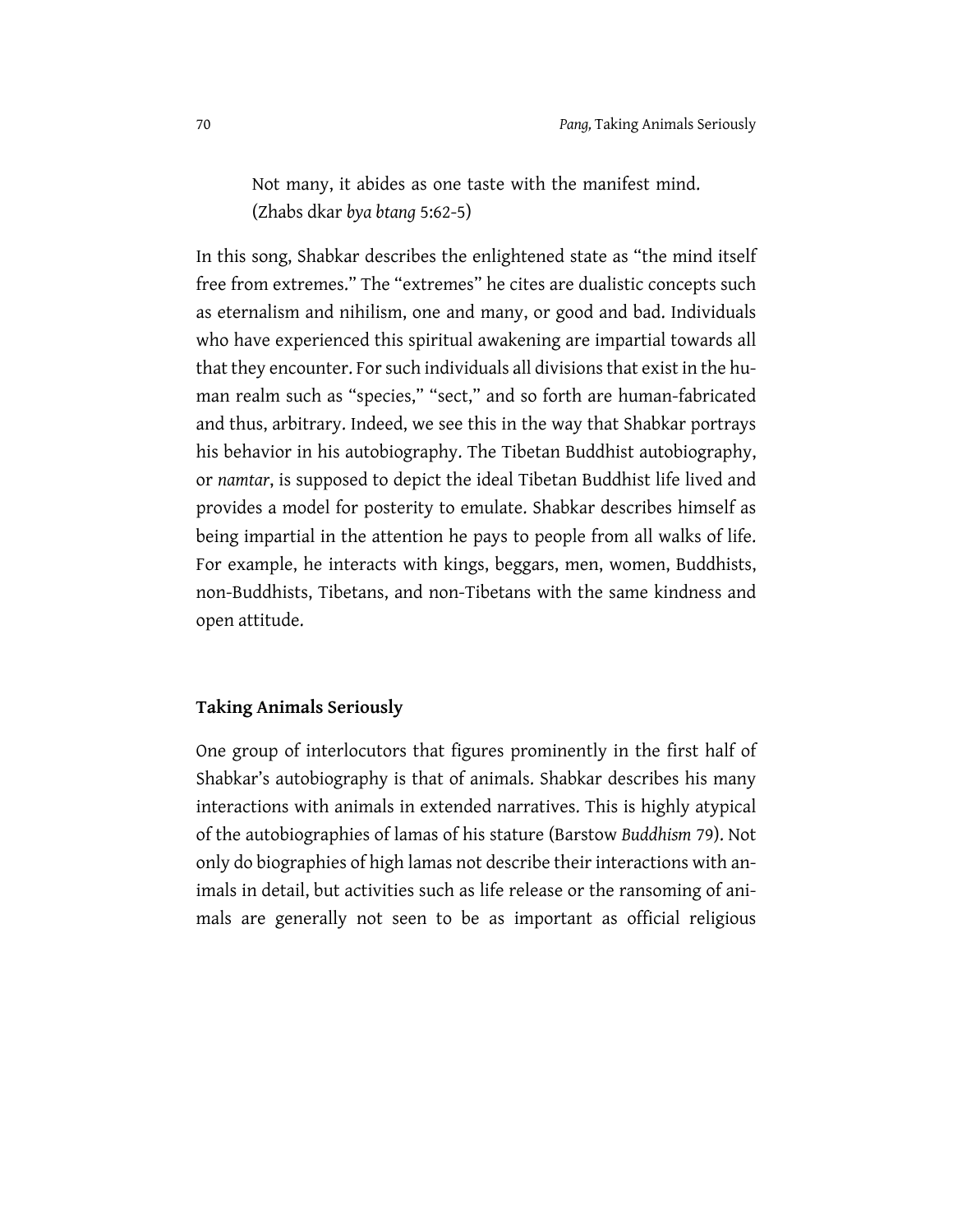activities such as giving empowerments, transmissions, and instructions to disciples.<sup>12</sup>

The major thrust of Shabkar's arguments for treating animals kindly and abstaining from meat is at heart an extension of his embrace of the unbiased attitude. In his autobiography in particular, the inclusion of extended passages that describe his interactions with animals serve as an implicit argument that the way Buddhists treat animals matters. According to this line of argument, if one is truly awakened, then one would treat animals in the same impartial manner as one does humans from different socio-economic backgrounds. In contrast to other concepts in Tibetan Buddhist philosophy that emphasize the superiority of humans to animals such as the "Four Thoughts that Turn the Mind to the Dharma," Shabkar emphasizes the continuities between animals and humans.<sup>13</sup>

One example of how Shabkar takes animals seriously is how he teaches the Dharma to animals. While en route to the holy mountain Anyé Machen, Shabkar encounters several wild horses and their young. Shabkar pities them for not having the chance to understand the Dharma. He sings the six-syllable mantra of Avalokiteśvara "slowly and melodiously" to them (Shabkar 159; Zhabs dkar *snyigs dus,* 1: 270.3-271.4). The horses gather around him and listen as he sings a song teaching them the Dharma. In Tibet, wild horses are afraid of humans, and it is highly uncanny for them to gather around a human. Indeed, Shabkar's two travel companions describe being in awe at the scene. Although the way that Shabkar teaches Dharma to animals is not a common occurrence in the genre of *namtar*, it has deep precedents in Indian Buddhist literature. In the *Haṃsa Avadāna* for instance, there is a story of geese who are part of

<sup>&</sup>lt;sup>12</sup> See, for example, the autobiography or biography of Jamgön Kongtrul (Barron 2003; Gardner 2019).

<sup>13</sup> For a classic discussion of these Four Thoughts, see Patrul Rinpoche's *Words of My Perfect Teacher*.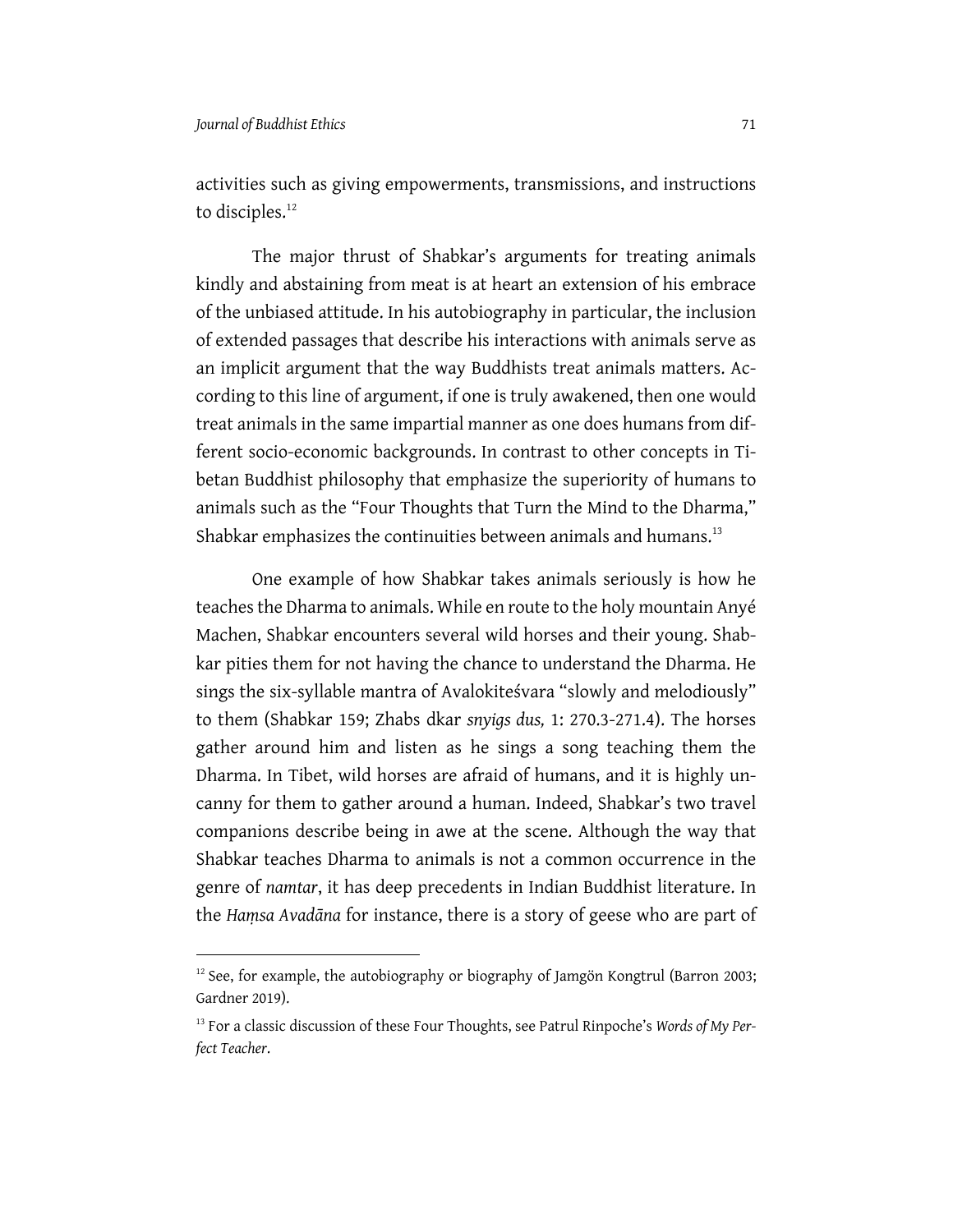an assembly who listen to a sermon by the Buddha (Ohnuma 34). After they die, they are reborn among the gods.

Shabkar also envisions animals as possessing the capability to teach humans the Dharma. While on meditative retreat on Tsonying island at the center of Lake Kokonor, Shabkar sees a cuckoo bird on the island. A fellow hermit remarks that he had not seen a cuckoo since his ten years on the island. Shabkar, concluding that the bird could be a bodhisattva, composes a series of songs from the bird's perspective (Shabkar 112-114; Zhabs dkar *snyigs dus* 1:186.5-190.3). In a song dialogue with Shabkar, the bird exposes the hypocrisies of human Buddhist practitioners and urges them to practice the Dharma properly. Through what we might call a role-playing exercise, Shabkar attempts to empathetically understand what an enlightened bodhisattva-cuckoo would have to say about the behavior of humans. This is the ultimate example of seeing things from the cuckoo bird's perspective.

Using stories about animals to illustrate the faults of the human world is a very old literary technique in Buddhist literature which has precedents in the *jātaka* tales (Ohnuma 51-52). In the *jātaka* tales, the animals are used as a foil to expose the immoral behavior of humans (Ohnuma 51-52, 77). The difference between the *jātakas* and Shabkar's tale of the cuckoo is that the *jātakas* are presented as if the tales actually transpired whereas in Shabkar's songs of the cuckoo, it is clear that he is composing on the cuckoo's behalf. Thus, in creating a less anthropomorphic focus by taking on the perspectives of animals, Shabkar is not inventing something new but reviving a popular trope from ancient Indian literature.

Another way that Shabkar demonstrates an impartial attitude towards animals is by paying attention to life forms that are usually overlooked or seen as pests by humans such as insects. While meditating at Tigress Fort, Shabkar describes a "small, beautiful, sweet-voiced bee"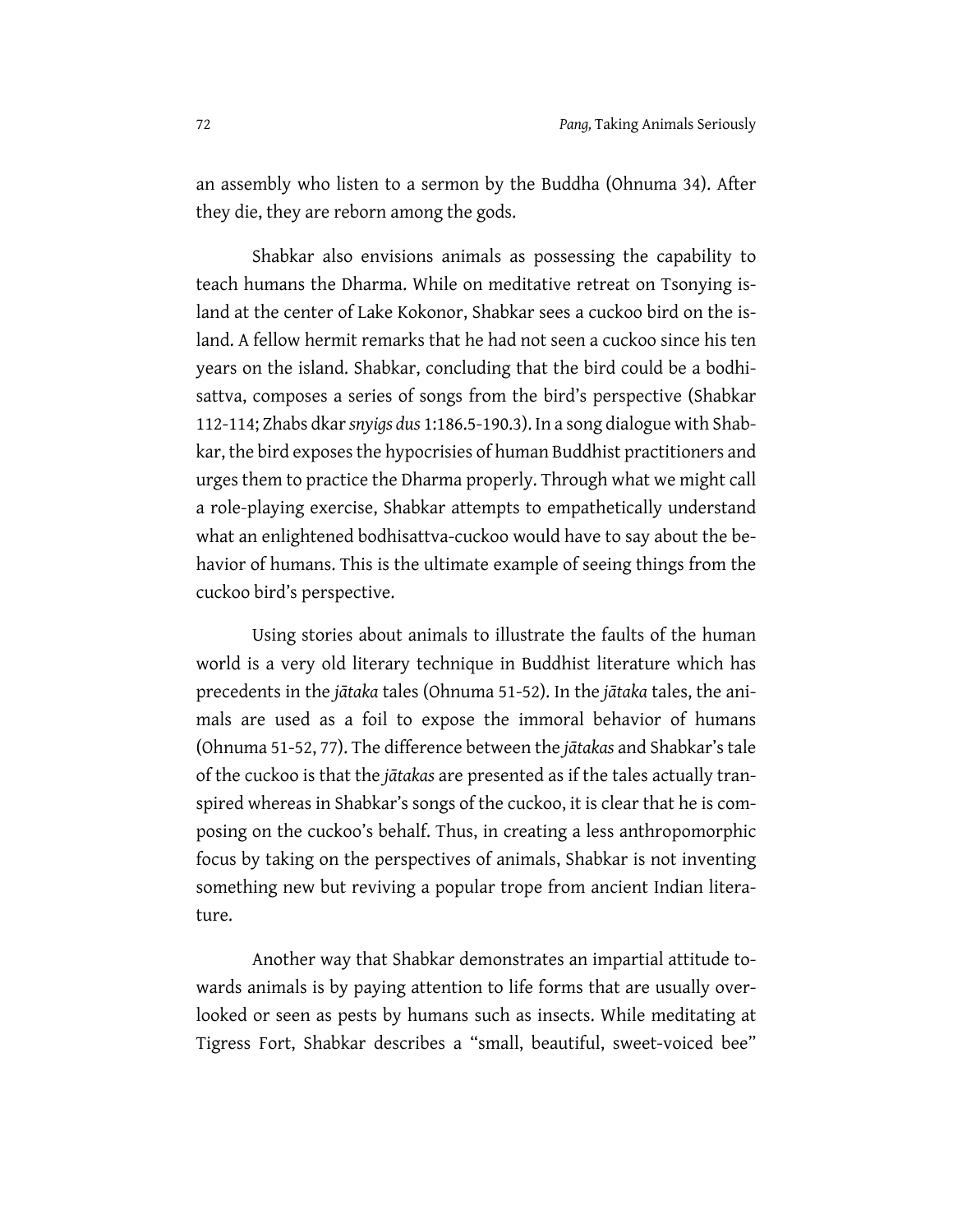challenging him about his claim of using "appearances as books" (Shabkar 83; Zhabs dkar *snyigs dus* 1: 136.3). Shabkar sings a song to the bee. Impressed, the bee respectfully circles around Shabkar in a clockwise direction and then flies away. Shabkar treats animals as if they were humans, embodying the ideal of impartiality and the Mahāyāna ideal that all sentient beings were once his mother.

In this interaction with the bee, Shabkar is making an indirect commentary on an incident from his spiritual predecessor Kalden Gyatso's collected songs. In the incident, Kalden Gyatso describes remaining aloof to a group of bees who attempt to initiate a conversation with him in the wilderness (Sujata 98-102). The bees remind him of his religious vows and criticize Gyatso for being a hypocrite. In the end, Kalden Gyatso thanks the bees for their lesson. Shabkar was intimately familiar with Gyatso's songs; his encounter with the bees must be read in relation to the story from Kalden Gyatso's life. Unlike Kalden Gyatso, Shabkar does not fall into the trap of looking down on the bee, but rather, he adopts an utterly impartial attitude towards it, treating it as he would a human. Shabkar's wholehearted interaction with the bee decenters the human and expresses the "impartial" (*ris med*) ideal. Thus, in contrast to Kalden Gyatso's initial aloofness towards insects, Shabkar encounters insects with an open attitude that decenters the anthropocentric point of view prevalent in Tibetan Buddhist literature. In addition to conversations with bees, in his autobiography Shabkar also describes how he saved the lives of small tadpoles and did rituals for the consciousnesses of dead ants (Shabkar 169, 103-4; Zhabs dkar *snyigs dus*, 1: 289.4-290.2, 168.6-170.1).

Given Shabkar's intimate relationship with animals, it makes sense that he would not eat them. In one of the most famous scenes in Shabkar's autobiography, Shabkar vows in front of the Jowo statue in Lhasa to never eat meat again for the rest of his life after seeing hundreds of carcasses of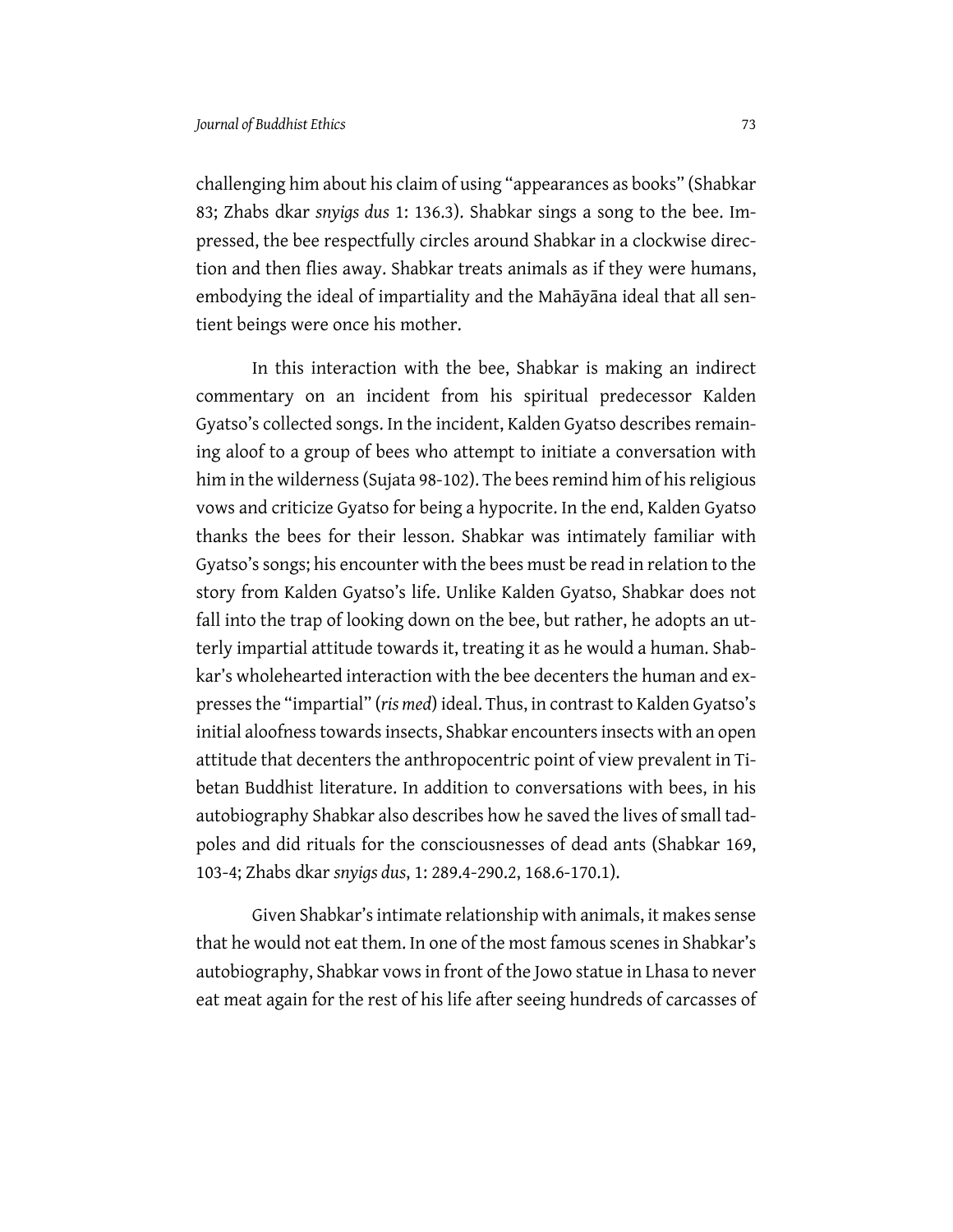slaughtered goats and sheep stacked along the route for sale by butchers. Shabkar recounts:

Feeling unbearable compassion for all the animals in the world who are killed for food, I went back before the Jowo Rinpoche, prostrated myself, and made this vow: "From today on, I give up the negative act that is eating the flesh of beings, each one of whom was once my parent." (Shabkar, 232; Zhabs dkar snyigs dus 1:401.6-402.1)

Shabkar's vow to abstain from meat arises from a feeling of unbearable compassion upon seeing the corpses of animals—whom he truly views as his equals—beings sold for meat. His vow is not the result of abstract philosophical reflections on how eating meat will result in his accruing negative karma or prevent him from generating genuine compassion, but rather, a visceral reaction to the suffering of his fellow sentient beings. In other words, Shabkar becomes a vegetarian because that is what one does if one truly views animals with the impartiality of the enlightened experience.

Related to the issue of not eating animals is the issue of not mistreating them. Shabkar advocates for the humane treatment of animals throughout his autobiography. His *Dharma Discourse: the Beneficial Jewel* gives a more sustained treatment of this topic. There, he lists the many ways that humans exploit animals: horses that are placed in stirrups and harnesses and whipped as if their buttocks were a drum; dzos, yaks, and donkeys who are sold for profit; dogs who have stones thrown at them, and so forth (Zhabs dkar *chos bshad* 101.5). He also gives more specific examples such as of people who abandon their old dogs after they have committed a life of service to their family (Zhabs dkar *chos bshad* 92.1), or "demon women" who do not feed these dogs, in effect starving them to death (Zhabs dkar *chos bshad* 92.5). Shabkar warns them that such actions will lead to dire karmic consequences, such as being beaten repeatedly by the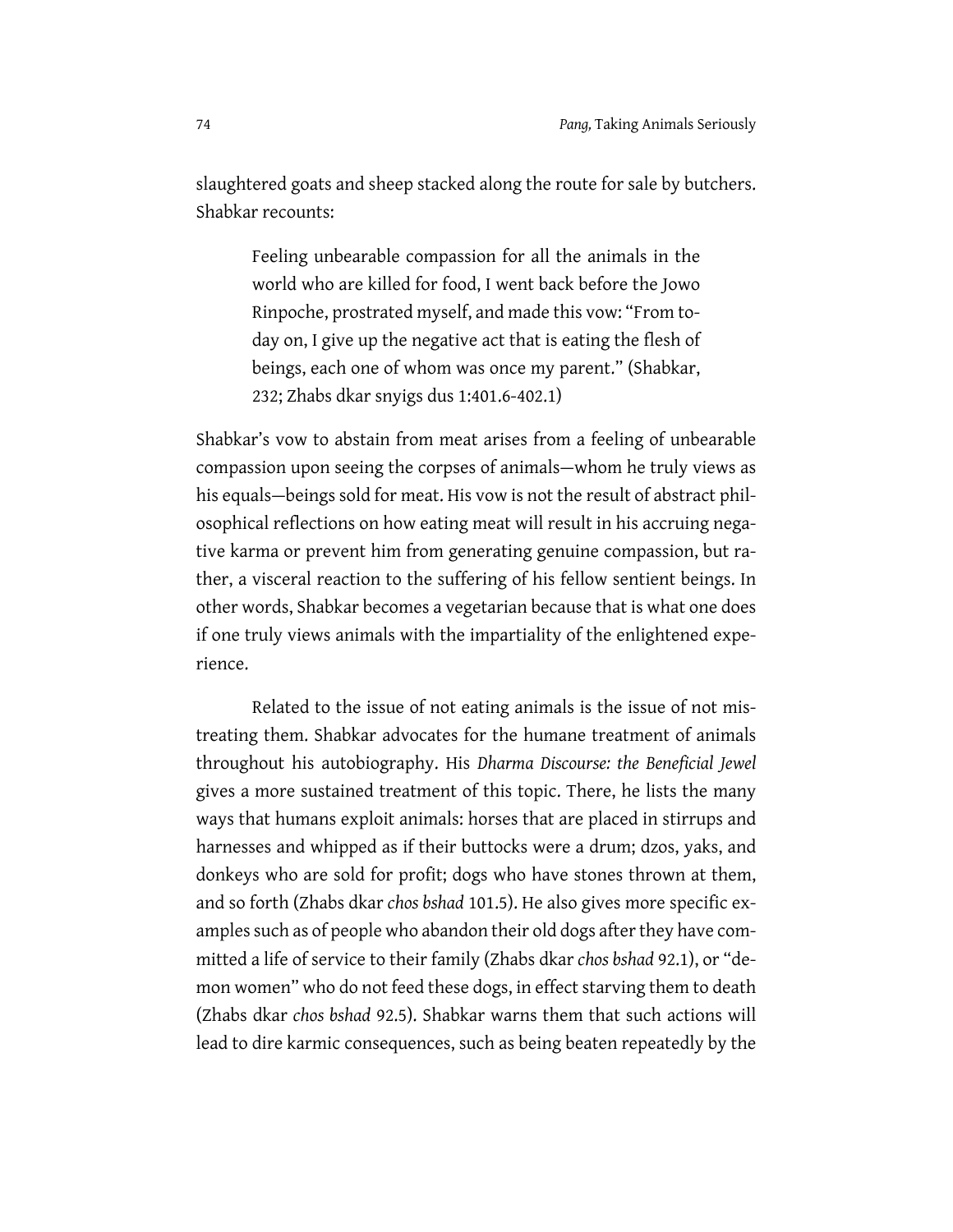Lord of Death and having boulders hurled at oneself after one dies (Zhabs dkar *chos bshad* 93.1, 101.1-3). In future lives, one will also be subject to painful chronic illnesses as a result of beating other sentient beings (Zhabs dkar *chos bshad* 101.4).

Therefore, the narrative descriptions of Shabkar's interactions with animals make an implicit argument that the voices of animals need to be taken seriously and that they should be treated as equals with humans. This is an extension of Shabkar's embracing of the ideal of impartiality, which encompasses all phenomena. Because it is not common for *namtar* to include animal voices the way Shabkar's does, this is a noteworthy occurrence that draws our attention. By including diverse inter-species interlocutors, Shabkar's autobiography demonstrates a less anthropocentric orientation than is typical of the genre, which forms the basis of one of the implicit arguments for vegetarianism found in the narrative sections of his autobiography.

#### **The Power of Narrative Argument**

Inspired by theorists of narrative such as Martha Nussbaum and Frank La-Capra, Anne Hansen and Charles Hallisey have considered the role that narratives play in Buddhist ethical lives in South and Southeast Asia. I will show how their study illuminates how Shabkar's interaction with animals in his narrative writing works to cultivate an ethical ideal in its audience. In turn, this helps to uncover potential reasons why Shabkar chose to defy convention and include extensive stories about animals in his autobiography.

One memorable scene in Shabkar's autobiography involves his interactions with thousands of baby birds while on meditative retreat on Tsonying Island in Lake Kokonor. I quote the scene in its entirety because it illustrates the extent to which Shabkar used narrative to convey the story. Shabkar describes the scene as follows: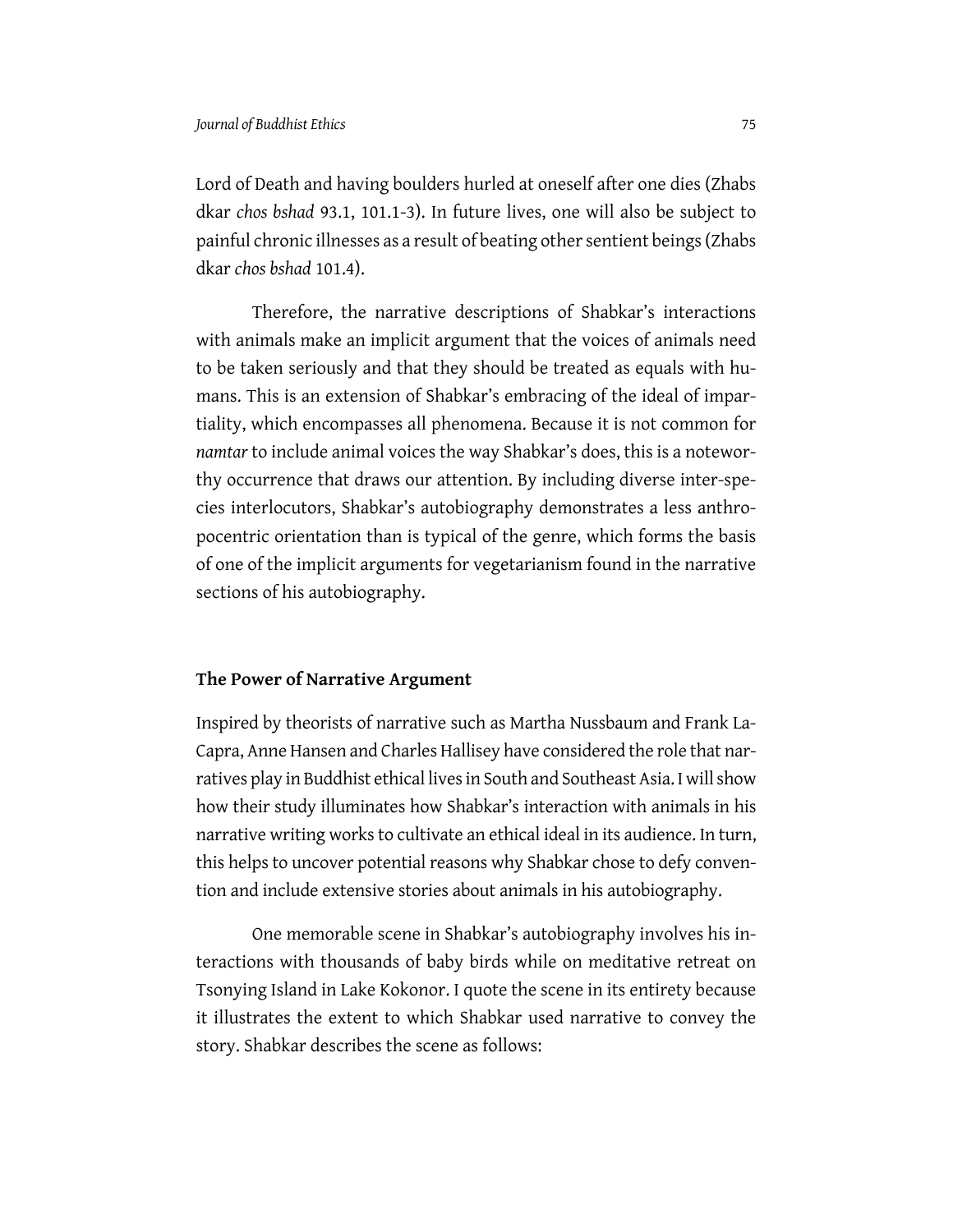When I was living at Tsonying, I noticed an eagle that, each spring day, caught three or four of the thousands of baby waterfowl that couldn't fly yet. The eagle tore out and devoured their hearts while they were still alive. Feeling intense pity, each year during those two spring months, I tried to protect the small waterfowl from the eagle. They soon understood that I was protecting them and would come and gather near me on the shore of the island. Whenever the eagle approached, they cried out miserably.

One day I ran after the eagle wielding a slingshot; when the eagle saw me it faltered and fell into the water. It lay there flapping in the water, exhausted and it began to sink, looking right at me. I felt sorry for it, hauled it out of the water, and put it on the shore. When it had dried a little. I tied the slingshot around its neck and scolded it, saying, "When you're killing little birds, you're quite brave, aren't you? I tapped it several times on its beak and claws with a twig, and just left it there for a while, then freed it. It didn't come back for some time.

One day the eagle came back and caught a fledgling. I rushed after it and when it landed on a boulder, I hit it with a stone from my slingshot, almost killing it. It flew off, leaving the baby bird sprawled on its back. I thought the little bird's heart had already been torn out, but when I picked it up, I saw it had just lost consciousness out of fear. Upon reviving, it looked at me and then scampered back into the water.

Protecting them in this manner during those two years, I saved several thousand small birds. When they could fly, I used to make this prayer: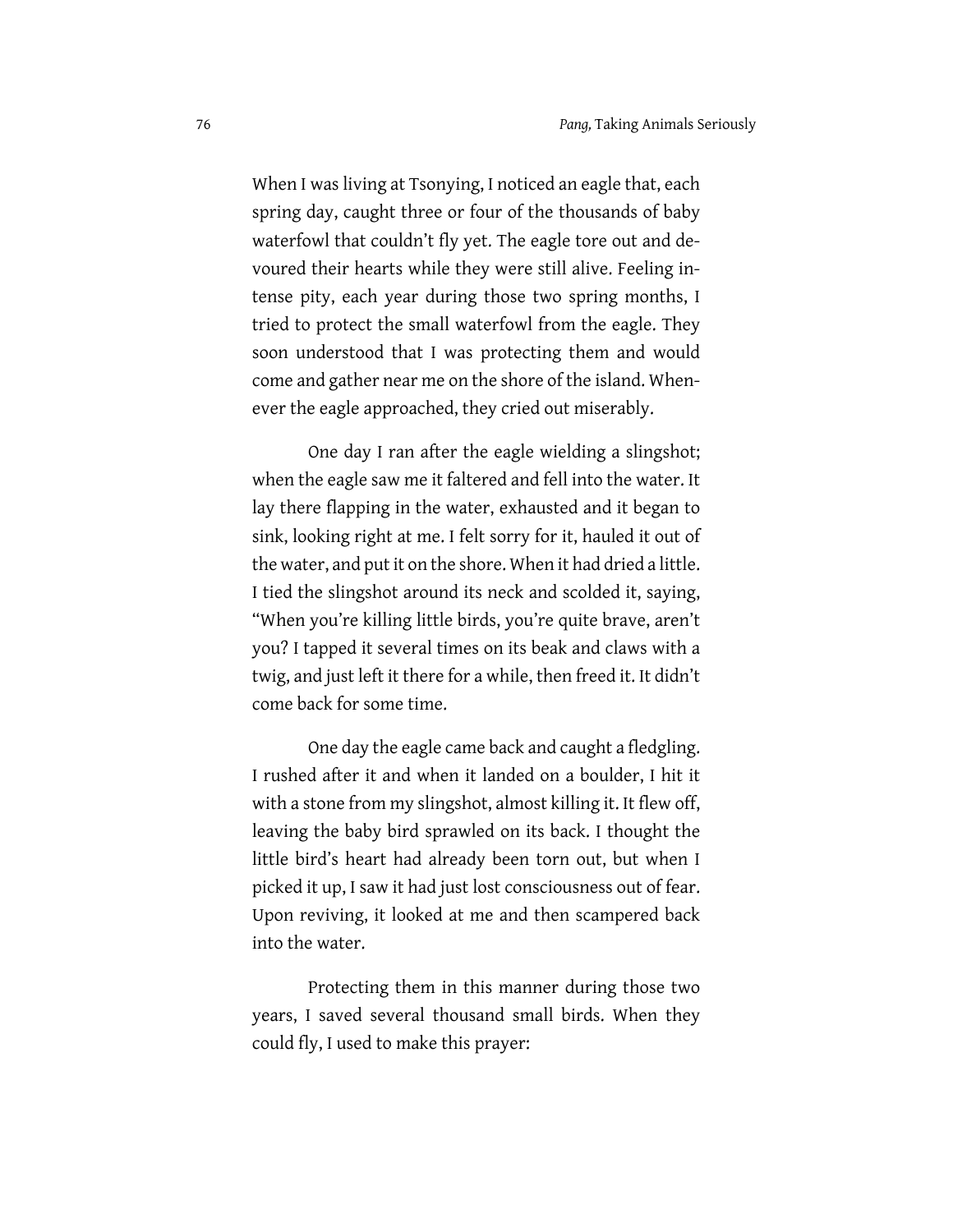Like these fledglings

That now can fly about happily,

Free from fear of the eagle,

May all beings be freed from all fears

And be established in happiness.

I told the other retreatants staying in this sacred island to protect the small birds as I had done; later I heard they did so and saved many lives. (Shabkar 139; Zhabs dkar *snyigs dus* 1:235.2-236.6)

This scene could have most certainly been described in a few sentences or less. In fact, Shabkar's spiritual predecessor Jigmé Lingpa recounts a similar incident in his autobiography in less than three sentences (Barstow "Buddhism Between" 83; 'Jigs med 108.2-.3). Why did Shabkar choose to narrate the incident in a detailed manner? One reason is that Shabkar used stories to teach Buddhism in a way that made the doctrine more palatable to readers. Shabkar states this as his reason for adopting narrative or poetic modes in his autobiography and other works (Shabkar 10, Zhabs dkar *snyigs dus* 1: 22.6-23.1). This strategy of mixing Buddhist doctrine "with honey to make it drinkable" is very old, as in the example of the second century CE Indian poet-philosopher Aśvaghoṣa in his *Buddhacarita* (Steiner 94).

Still, considering Hansen's and Hallisey's studies on the subject, another possible reason the passage is more descriptive is that narratives represent "acts of social imagination" where the audience can "enter imaginatively into the experience of a character in a narrative" (313-314). Through the extended description, the audience develops sympathy for the baby birds and comes to understand what motivates Shabkar's actions. We earlier saw Shabkar do something similar with his description of what a cuckoo-bodhisattva would say about humans. In the words of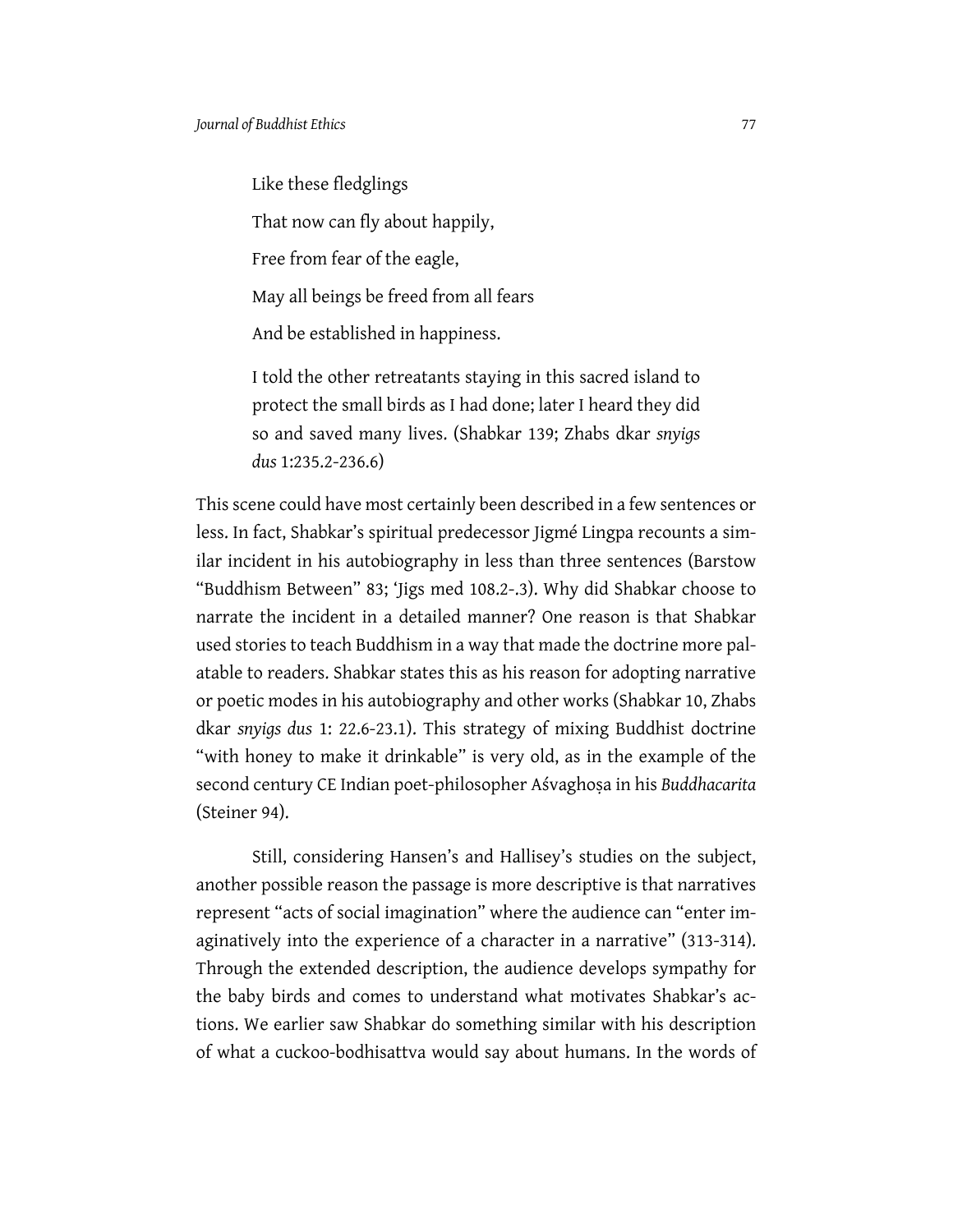Hallisey and Hansen, Shabkar's encounter with the cuckoo bird represents an "act of social imagination" where the audience enters imaginatively into the experience of the cuckoo bird.

The power of narrative does not stop there. The second component of this "act of social imagination" is that it serves as the foundation for moral agency. In other words, "narrative prefigures moral life because it cultivates the capacity of imagination that is essential for ethical action" (316). By using narrative to convey this story, Shabkar is creating the potential for the audience to cultivate the foundation to engage in ethical action by inviting them to see the world from the perspectives of the characters in the narrative. After reading or hearing the story, these ideals do not remain in the realm of abstract philosophical doctrine, but rather embed themselves in the ethical imagination of the audience. Thus, whereas an argument expressed in philosophical prose might convince an audience that a vegetarian diet is the most ethical one for a Buddhist, this would not necessarily compel the person to act. The same argument expressed in a narrative, however, has the potential to translate into actual ethical action because the audience enters the imaginative world of the characters of the story.

The fact that narratives have the potential to be an "act of social imagination" and serve as the foundation for moral agency fits well into Shabkar's own understandings of the functions of Buddhist life stories. Throughout his collected works, he exhorts his audiences to emulate the lives of past masters (*rnam thar skyong*). According to this theory, one learns to be a Buddhist by listening to the life stories and emulating the behavior of past masters. The point of reading their life stories is not for them to remain in the abstract realm of philosophical discourse, but rather for practitioners to live their lives according to Buddhist ideals and practices.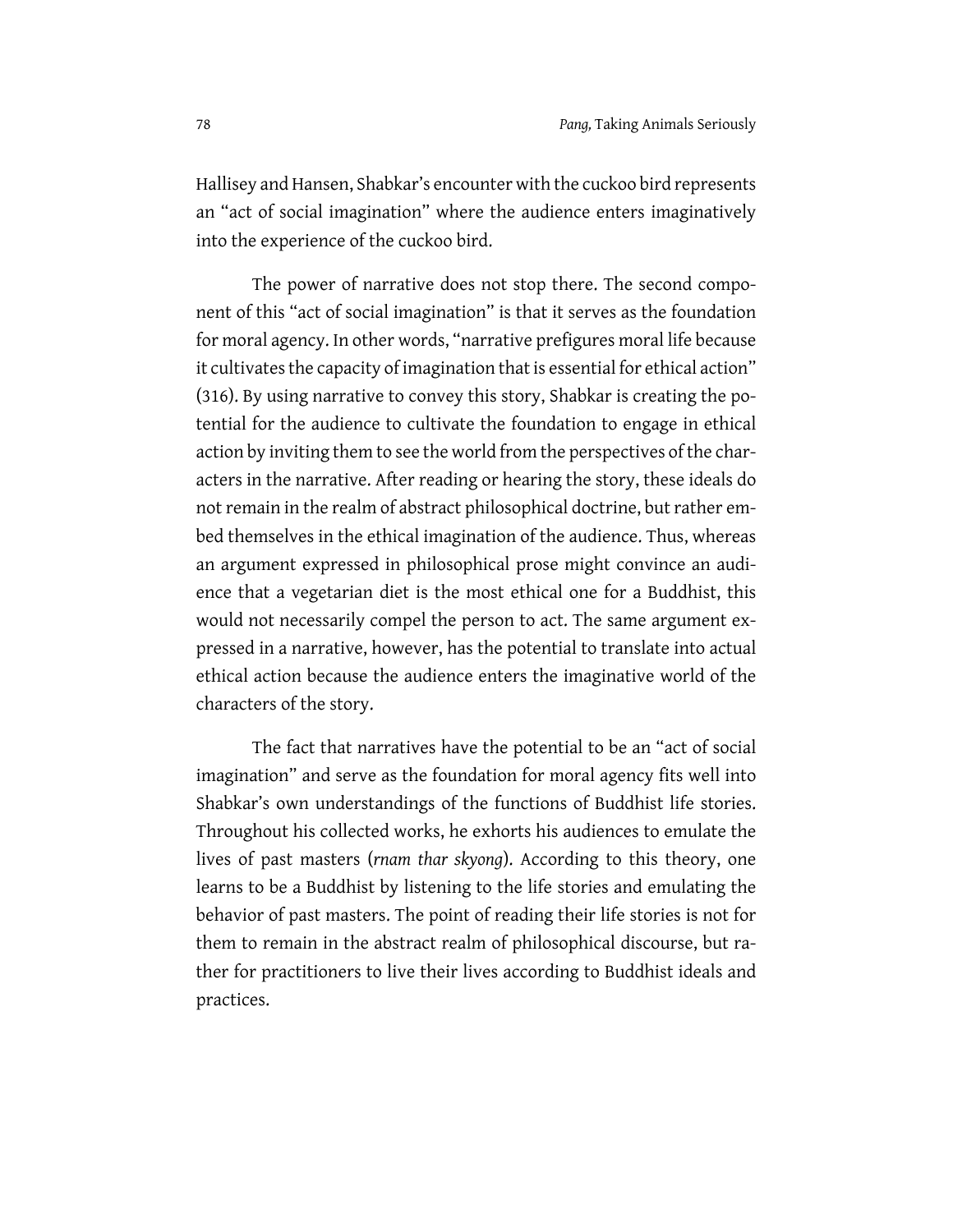Furthermore, narratives also can convey the lived experience of Buddhist ideals in a way that philosophical prose cannot (317). Take the doctrine of karma, for example. As put by Richard Gombrich, "by the law of karma every intention good or bad will eventually be rewarded or punished, so prudence and true morality must necessarily coincide" (246). However, this law fails to capture the nuances of how the doctrine of karma may *feel* on the ground. In their analysis of the story of Bandhula, about the death of an honest judge, Anne Hansen and Charles Hallisey point out that stories such as this serve to bridge the gap between the explanatory function of karma and how it feels experientially in everyday life (318). Similarly, in the case of Shabkar and the baby birds, Shabkar's narrative captures the ethical nuances of protecting the baby birds in a way that philosophical prose cannot. When moral rules are conveyed in philosophical prose, they seem clear cut. The moral practice expressed in Shabkar's story about the baby birds is the practice of giving protection from fear within the section the practice of the *pāramitā* of generosity, which is part of the bodhisattva path. The *Torch of Certainty* by Jamgön Kongtrül is a work of philosophical prose that describes this practice. He writes:

"Giving fearlessness" means curing disease, protecting others from misfortune directing them out of chasms, escorting them out of danger and removing hindrances to their achievement of siddhis and moral conduct. Truly, practice this type of generosity as much as you can. Protect others from the "four injuries": legal punishment, enemies, thieves and wild animals. Then pray for the ability to save them from the miseries of the three lower realms. (106)

The practice of giving fearlessness, as expressed here in philosophical prose, seems straight-forward. However, as is illustrated by Shabkar's narrative treatment of this ideal, by protecting the baby birds, he is in fact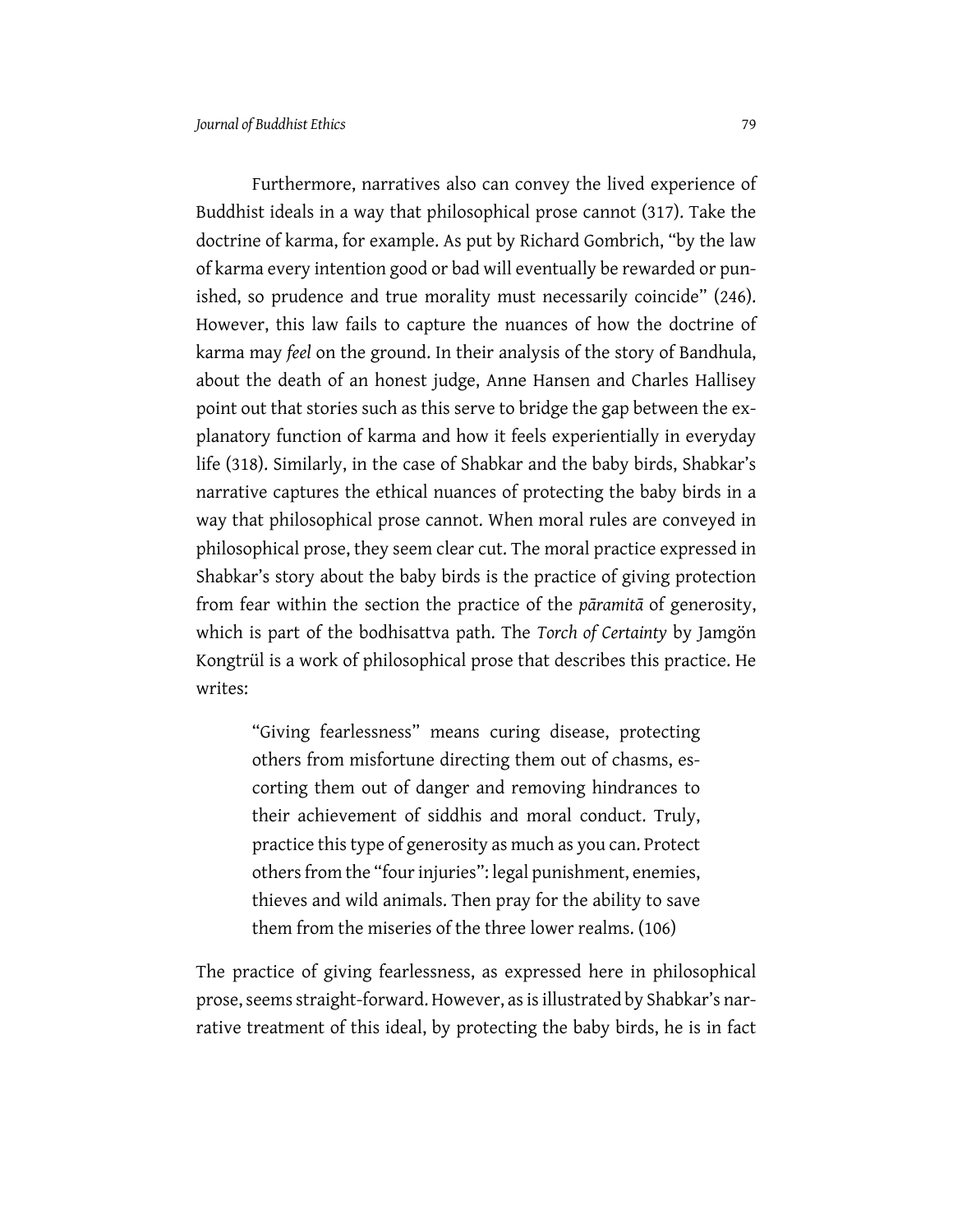depriving the eagle of his food.<sup>14</sup> If he were truly being impartial, he would protect the baby birds while also giving the eagles a food source. The narrative treatment of this passage reveals how on the ground, the practice of Buddhist ethical ideals is a nuanced experience. The ideals may be clear-cut, but the actual lived experience of it is not.

As is demonstrated in his works devoted to the topic of vegetarianism and animal ethics such as *Nectar of Immortality* and *Emanated Scripture of Compassion*, it is clear that Shabkar is deft at making robust philosophical arguments supported by citations from Tibetan canonical literature. What we see in his autobiography is the narrative expression of these same ideals that he writes about at length in his more philosophically styled works. Philosophical prose is the realm of the learned Tibetan monastic scholars. Philosophical works on vegetarianism are important for establishing authority and validity of the arguments among the learned religious elite. But how effective are they for convincing the mass populace to engage in a vegetarian diet? If philosophical arguments for vegetarianism in Euro-American philosophy are a good indicator, convincing someone logically that they should be a vegetarian does not necessarily translate to them becoming a vegetarian (Gruen "Introduction"). While we do not have objective empirical data that surveys the effectiveness of Shabkar's narrative arguments for vegetarianism, work by scholars of narrative such as Charles Hallisey and Anne Hansen indicate that narrative has the capacity to serve as an "act of social imagination" that forms the foundation for moral agency. When he preached about

<sup>&</sup>lt;sup>14</sup> I would like to thank Barbara Ambros, Janet Gyatso, Eric Meyer, and Reiko Ohnuma for making this point during the 2020 AAR annual meeting in the "Animals and Religions" Unit. In particular, Ambros noted how Shabkar's response is limited in comparison to literature by advocates for vegetarianism in other Buddhist tales such as the story in the form of a jataka tale in Zhuhong's *Jiesha fangsheng wen* (*Tract on Refraining from Killing and Releasing Life*) in which the Buddha cuts off a piece of his own flesh to feed the hawk that was deprived of food as the result of saving a pigeon.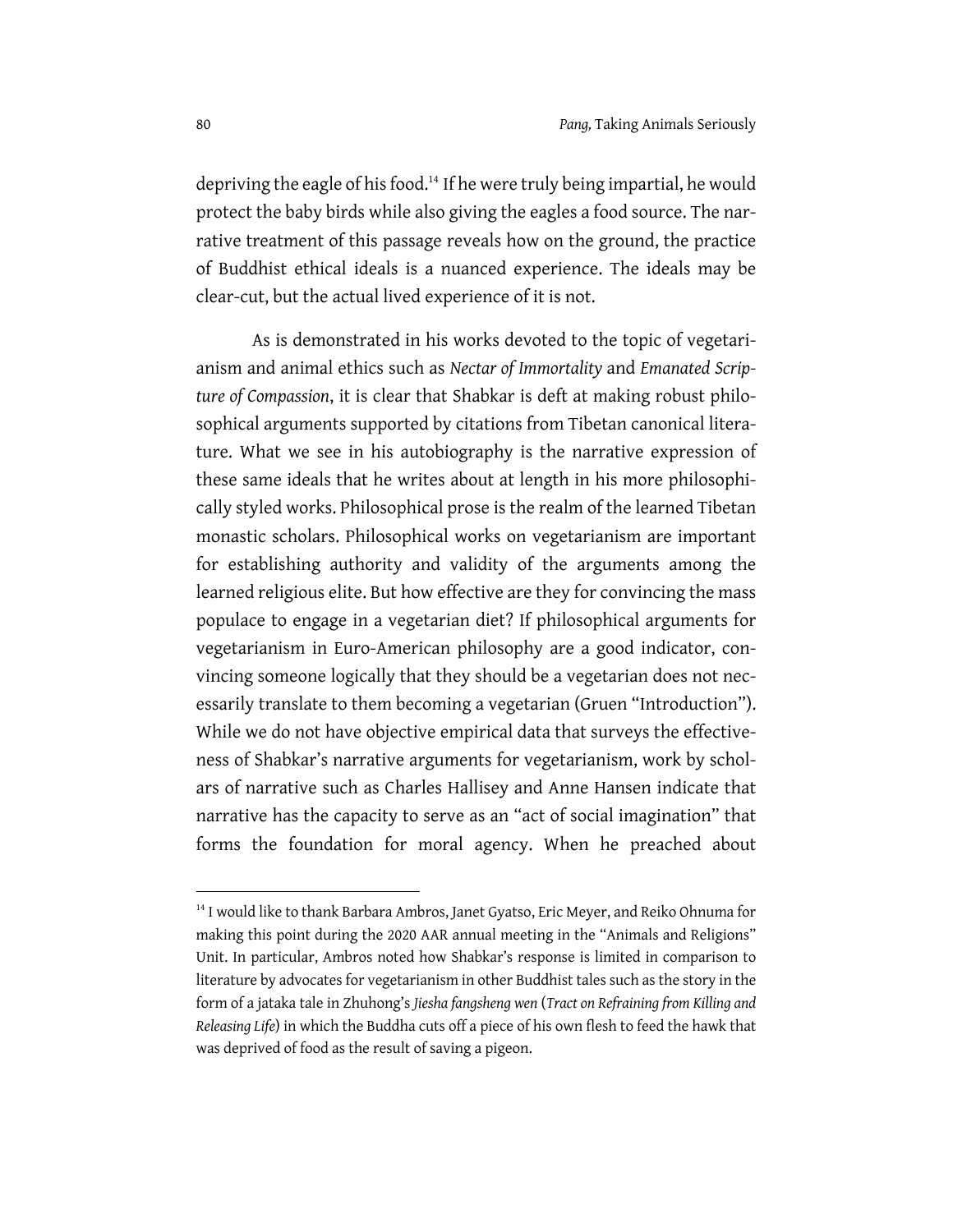vegetarianism, the bulk of his sermons were in the form of stories. Shabkar understood that narratives could move his general audience more than philosophical prose.

#### **Conclusion**

Through his autobiography and other works, Shabkar presents one of the most sustained treatments of vegetarianism and animal ethics in Tibetan literature. In this essay, rather than focus on Shabkar's more explicit discussion of vegetarianism in works such as his *Nectar of Immortality* or *Wondrous Emanated Scripture*, I have analyzed Shabkar's implicit argument for vegetarianism as found in his autobiography. I demonstrated that the many extended passages within Shabkar's autobiography that describe his interactions with animals serve to reframe the human-animal relationship in Tibetan Buddhist literature to be less anthropocentric.

Specifically, adopting the impartial attitude that arises with the awakened mind, Buddhists should treat animals as they would their human counterparts. This includes treating them humanely, not killing them for meat, and not eating them. Drawing from the work of Charles Hallisey and Anne Hansen on South and Southeast Asian Buddhist ethical narratives, I further argued that Shabkar giving space to animals in his autobiography represents an "act of social imagination" that serves as the foundation for moral agency. By encouraging his readers not just to pay attention to animals, but to imagine their perspectives as well, the animals become embedded within the ethical imagination of the audience. Here, Shabkar is beginning to solve a problem that Euro-American philosophers of animal ethics has struggled with, namely, how convincing someone on a logical level that they should not eat meat does not necessarily translate to lived behavior. By making an implicit argument for vegetarianism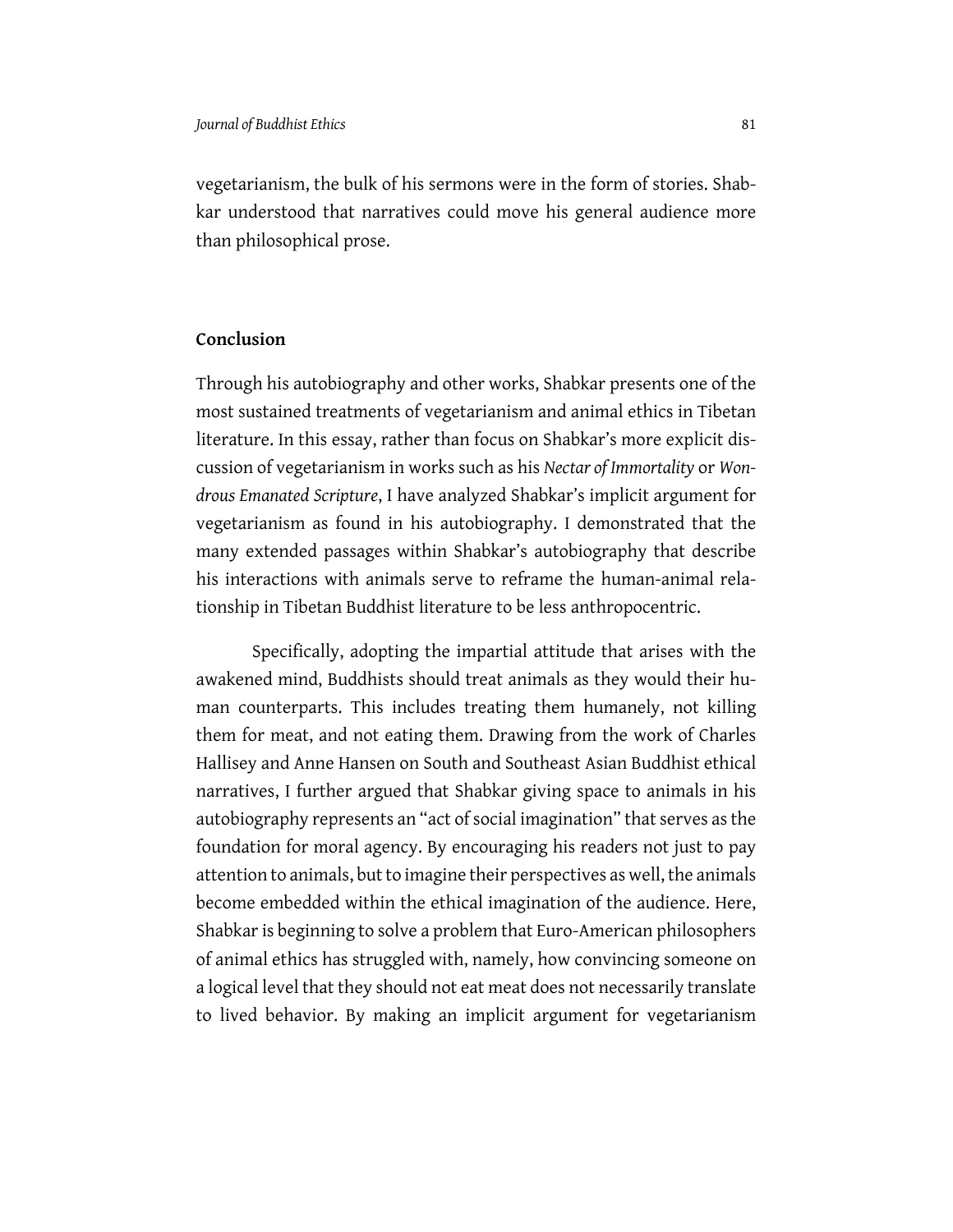through narrative, Shabkar demonstrates how he understood that stories could move his audience in a way that philosophical exposition could not.

## **Works Cited**

Barstow, Geoffrey. "Buddhism Between Abstinence and Indulgence: Vegetarianism in the Life and Works of Jigmé Lingpa." *Journal of Buddhist Ethics* vol. 20, 2013, pp. 74-104.

\_\_\_\_\_\_\_\_\_\_. *Faults of Meat: Tibetan Buddhist Writings on Vegetarianism*. Wisdom Publications, 2019.

\_\_\_\_\_\_\_\_\_\_. *Food of Sinful Demons: Meat, Vegetarianism, and the Limits of Buddhism in Tibet.* Columbia University Press, 2018.

- Deroche, Marc-Henri. "On Being 'Impartial' (*ris med*): From Non-Sectarianism to the Great Perfection." *Revue d'Etudes Tibétaines*, no. 44, Mars 2018, pp. 129-158.
- Dreyfus, Georges. *The Sound of Two Hands Clapping: The Education of a Tibetan Buddhist Monk.* University of California Press, 2003.
- Gardner, Alexander. *The Life of Jamgon Kongtrul the Great.* Snow Lion, 2019.
- Gombrich, Richard. *Precept and Practice: Traditional Buddhism in the Rural Highlands of Ceylon.* Oxford: Clarendon Press, 1971.
- Gruen, Lori. *Entangled Empathy: An Alternative Ethic for our Relationships with Animals.* Lantern Books, 2015.
- Gyatso, Janet. *Apparitions of the Self: The Secret Autobiographies of a Tibetan Visionary.* Princeton UP, 1998.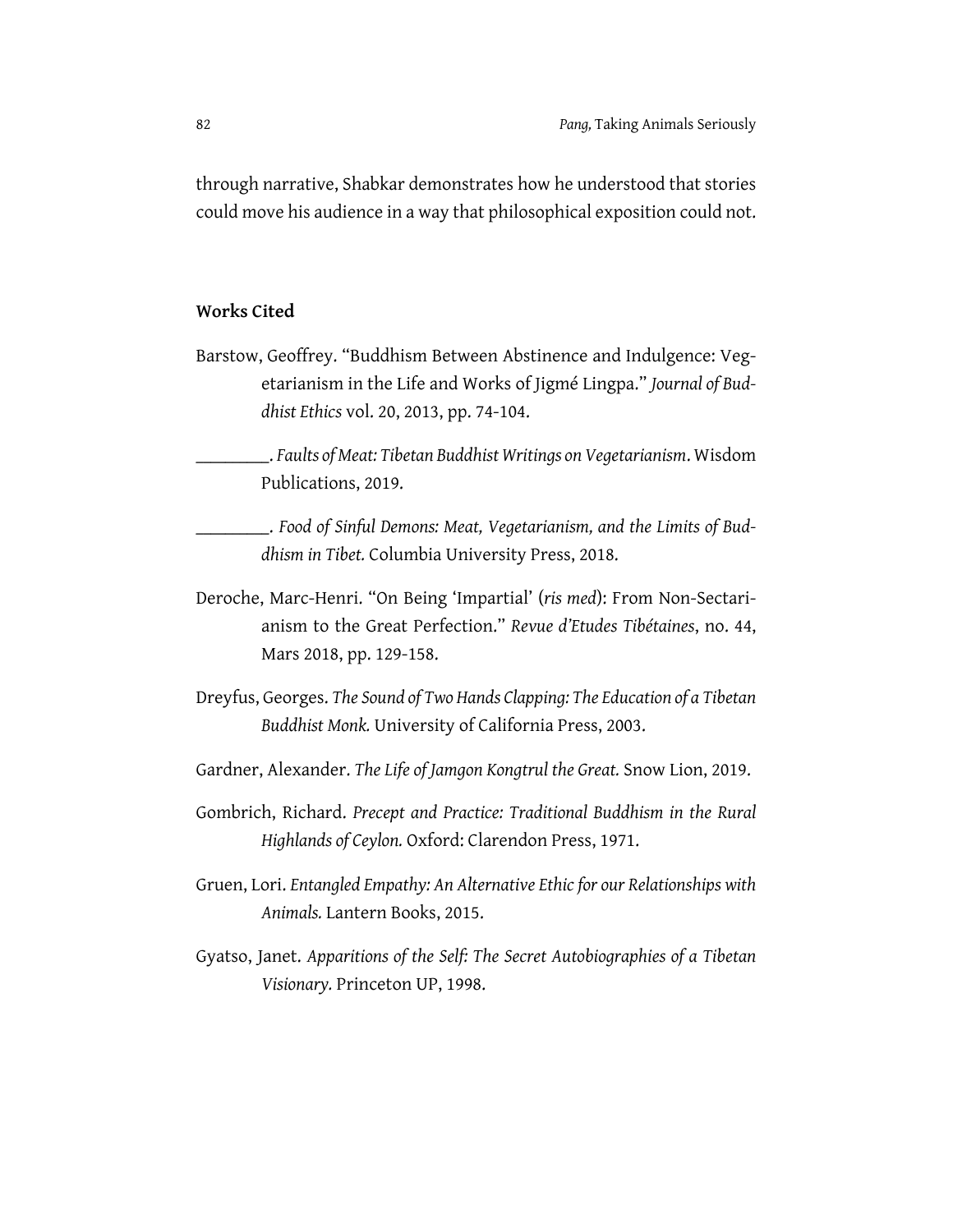- Hallisey, Charles and Anne Hansen. "Narrative, Sub-Ethics, and the Moral Life: Some Evidence from Theravāda Buddhism." *Journal of Religious Ethics* vol. 24, no. 2, 1996, pp. 305-327.
- 'jigs med gling pa mkhyen brtse 'od zer. *mkhyen brtse'i pd zer gyi rnam thar legs byas yongs 'du'i snye ma*. gsung 'bum, vol. 9. Pema Thinley for Dodrupchen Rinpoche, 1985. 3-502. (TBRC W27300)
- Kongtrül, Jamgön. *The Torch of Certainty.* Shambhala, 2000.

 . *The Autobiography of Jamgön Kongtrül Lodrö Thayé*. Trans. Richard Barron. Snow Lion Publications, 2003.

- Lopez, Donald S. Jr. *The Madman's Middle Way: Reflections on Reality of the Tibetan Monk Gendun Chöpel.* University of Chicago Press, 2005.
- Ohnuma, Reiko. *Unfortunate Destiny: Animals in the Indian Buddhist Imagination*. Oxford University Press, 2017.
- Pang, Rachel H. "Self-Theorizing Shabkar's Life: Differing Concepts of Book, Text, and Self-Referential Life Writing in Tibetan Buddhist Auto/biography." a*/b: Auto/biography Studies: The Journal of the Autobiography Society*, vol. 27, no. 2, Winter 2012): 374-401.
- Patrul Rinpoche. *The Words of My Perfect Teacher*. Translated by Padmakara Translation Group. Revised Edition. Shambhala, 1998.
- Quintman, Andrew. *The Life of Milarepa. By Tsangnyön Heruka.* Penguin, 2010.
- Schaeffer, Kurtis. *Himalayan Hermitess: The Life of a Tibetan Buddhist Nun.* Oxford UP, 2004.
- Shabkar Tsokdruk Rangrol. *The Life of Shabkar: The Autobiography of a Tibetan Yogin.* Trans. Matthieu Ricard et al. Snow Lion Publications, 2001.